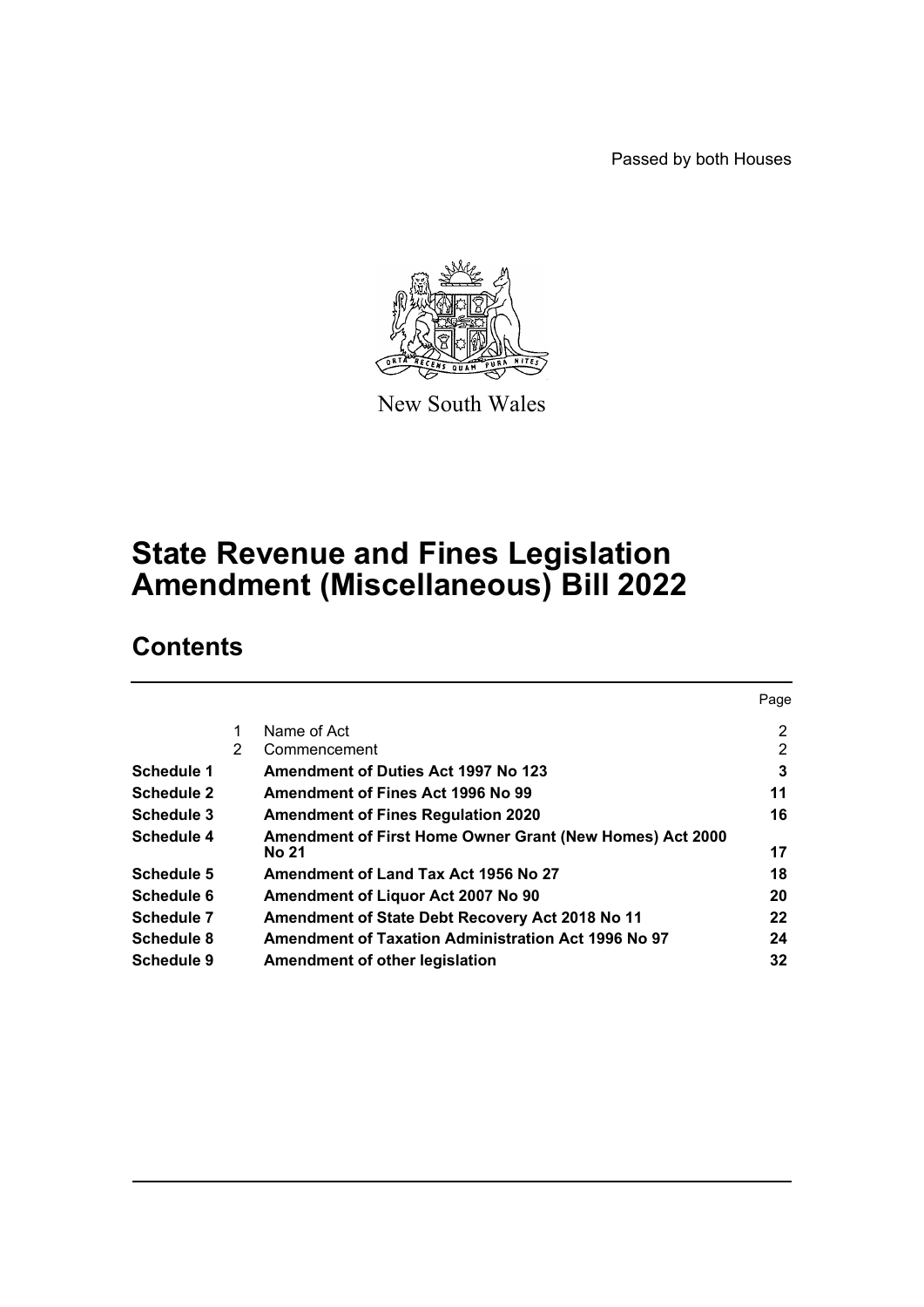*I certify that this public bill, which originated in the Legislative Assembly, has finally passed the Legislative Council and the Legislative Assembly of New South Wales.*

> *Clerk of the Legislative Assembly. Legislative Assembly, Sydney, , 2022*



New South Wales

# **State Revenue and Fines Legislation Amendment (Miscellaneous) Bill 2022**

Act No , 2022

An Act to make miscellaneous amendments to legislation relating to State revenue and fines; and to amend the *Liquor Act 2007* in relation to the use of outdoor space for dining and performance.

*I have examined this bill and find it to correspond in all respects with the bill as finally passed by both Houses.*

*Assistant Speaker of the Legislative Assembly.*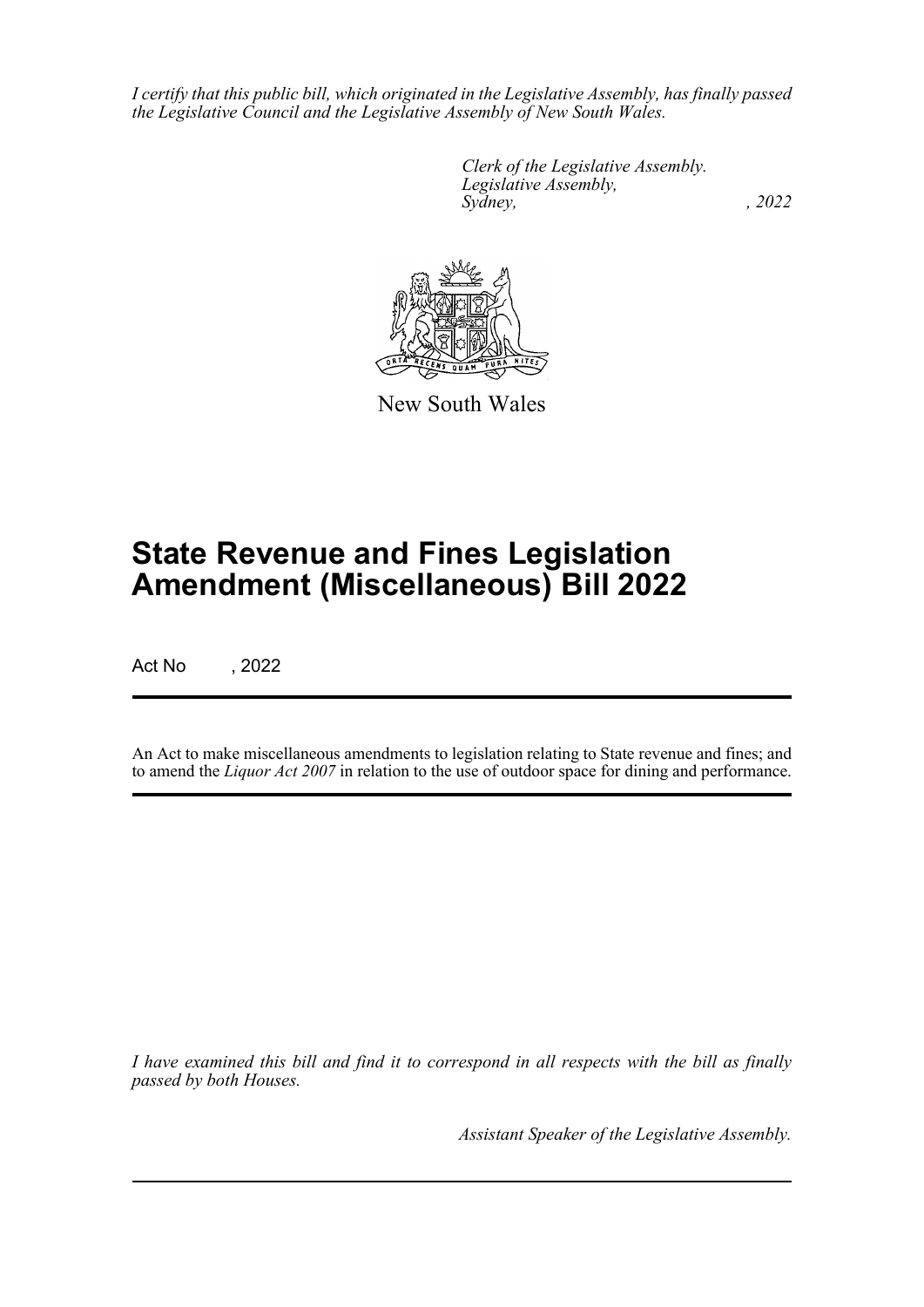State Revenue and Fines Legislation Amendment (Miscellaneous) Bill 2022 [NSW]

### <span id="page-2-0"></span>**The Legislature of New South Wales enacts—**

### **1 Name of Act**

This Act is the *State Revenue and Fines Legislation Amendment (Miscellaneous) Act 2022*.

### <span id="page-2-1"></span>**2 Commencement**

This Act commences on the following days—

- (a) for Schedule 1[18], [19] and [32]—on a day or days to be appointed by proclamation,
- (b) for Schedule 2[1], [5] and [7]–[13]—on a day or days to be appointed by proclamation,
- (c) otherwise—the date of assent to this Act.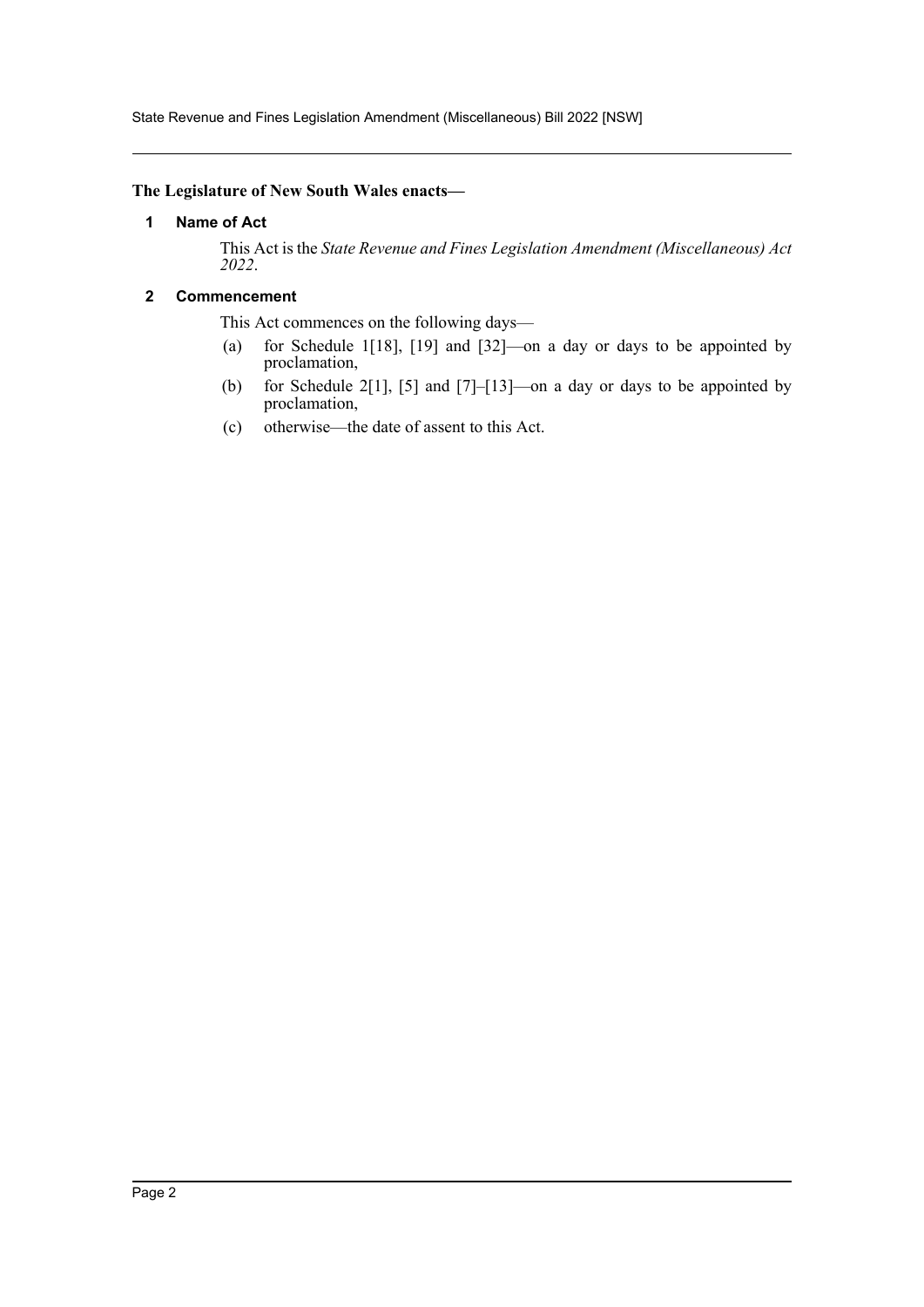## <span id="page-3-0"></span>**Schedule 1 Amendment of Duties Act 1997 No 123**

### **[1] Section 8 Imposition of duty on certain transactions concerning dutiable property**

Insert after section  $8(1)(b)(viii)$ —

(ix) another transaction that results in a change in beneficial ownership of dutiable property, other than an excluded transaction.

### **[2] Section 8(2A)**

Insert after section 8(2)—

 $(2A)$  Despite subsection  $(1)(b)(ix)$ , an excluded transaction that results in a change in beneficial ownership of dutiable property is a dutiable transaction if it is part of a scheme or arrangement that, in the Chief Commissioner's opinion, was made with a collateral purpose of reducing the duty otherwise chargeable under this Chapter.

### **[3] Section 8(3)**

Insert in alphabetical order—

*beneficial ownership* includes ownership of dutiable property by a person as trustee of a trust.

*change in beneficial ownership* includes the following—

- (a) the creation of dutiable property,
- (b) the extinguishment of dutiable property,
- (c) a change in equitable interests in dutiable property,
- (d) dutiable property becoming the subject of a trust,
- (e) dutiable property ceasing to be the subject of a trust.

*excluded transaction* means the following—

- (a) the purchase, gift, allotment or issue of a unit in a unit trust scheme,
- (b) the cancellation, redemption or surrender of a unit in a unit trust scheme,
- (c) the abrogation or alteration of a right relating to a unit in a unit trust scheme,
- (d) the payment of an account owing for a unit in a unit trust scheme,
- (e) the grant, renewal or variation of a lease for no consideration,
- (f) the grant of an easement for no consideration,
- (g) the grant of a profit a prendre for no consideration,
- (h) the provision of a security interest within the meaning of the *Personal Property Securities Act 2009* of the Commonwealth,
- (i) a change in a trustee's right of indemnity,
- (j) the creation of an interest in dutiable property by statute,
- (k) a transaction of a kind prescribed by the regulations,
- (1) a combination of the transactions referred to in paragraphs  $(a)$ – $(k)$ .

### **[4] Section 8AA**

Insert after section 8—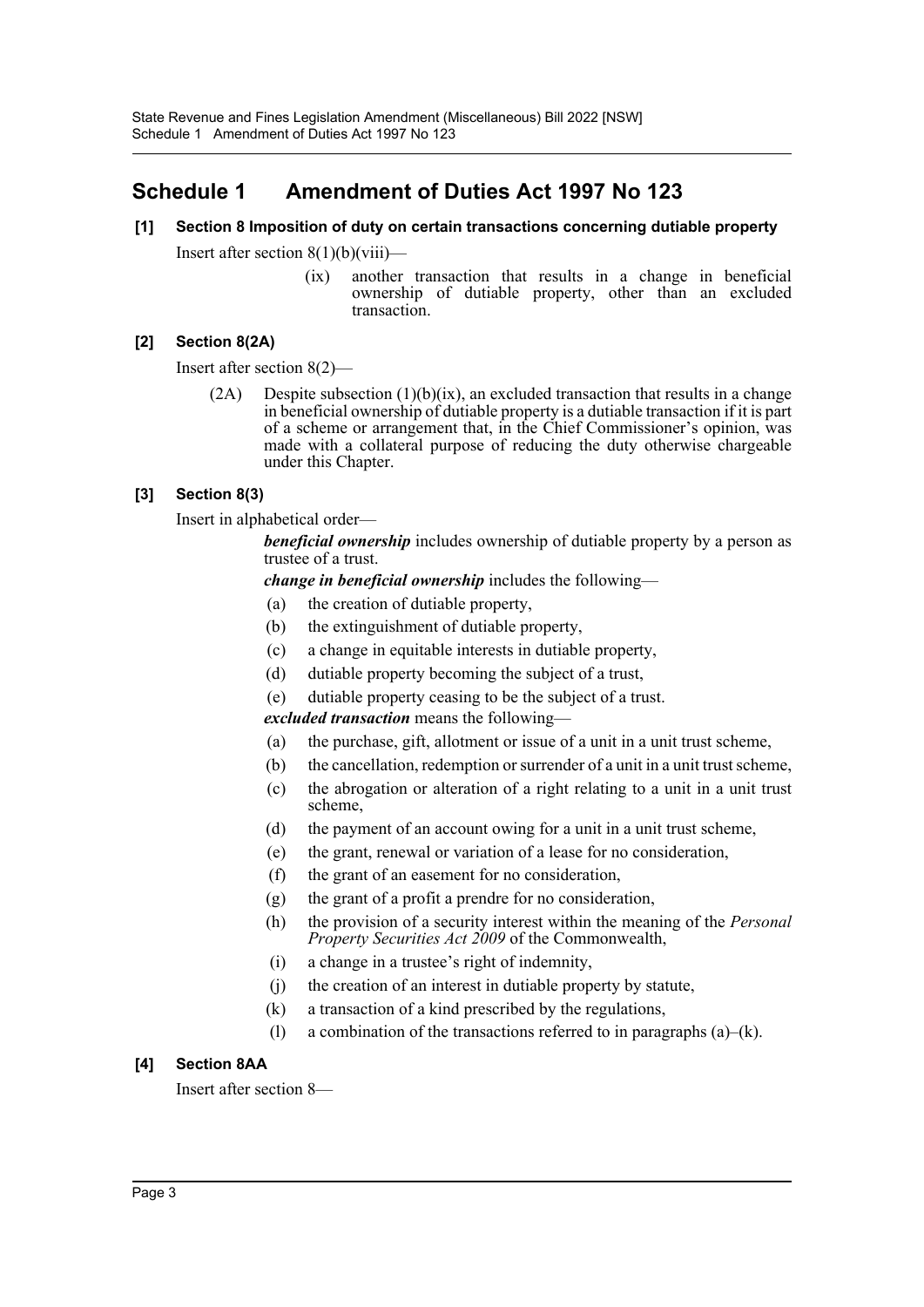### **8AA Imposition of duty on acknowledgment of trust**

- (1) This Chapter also charges duty on the making of a statement that—
	- (a) purports to be a declaration of trust over dutiable property, but
	- (b) merely has the effect of acknowledging that identified property vested, or to be vested, in the person making the statement is already held, or to be held, in trust for a person or purpose mentioned in the statement.
- (2) For the purpose of charging the duty—
	- (a) the making of the statement is taken to be a declaration of trust over dutiable property and, accordingly, is a dutiable transaction, and
	- (b) the property vested, or to be vested, in the person making the statement is taken to be the property transferred, and
	- (c) the person making the statement is taken to be the transferee, and
	- (d) the transfer is taken to occur when the statement is made.

### **[5] Section 9 Imposition of duty on dutiable transactions that are not transfers**

Insert at the end of the Table—

| another transaction that | the property the | the person who obtains the when | beneficial |
|--------------------------|------------------|---------------------------------|------------|
| results in a change in   | beneficial       | beneficial ownership or         |            |
| beneficial ownership of  | ownership of     | whose beneficial                | ownership  |
| dutiable property        | which is changed | ownership is increased          | changes    |

### **[6] Section 26 Certain transactions concerning goods and other property**

Omit section 26(2).

### **[7] Section 49A Purchases "off the plan"**

Omit "off the plan purchaser agreement" from section 49A(1A).

Insert instead "off the plan purchase agreement".

### **[8] Section 49A(1B) and (4), definition of "off the plan purchase agreement"**

Insert "the agreement for" after "completion of" wherever occurring.

### **[9] Section 49A(1D)**

Insert after section 49A(1C)—

- (1D) The residence requirement does not apply to a purchaser or transferee if, on the date of the agreement or transfer—
	- (a) the purchaser or transferee or, if there are 2 or more of them, at least 1 of the purchasers or transferees is a member of the Permanent Forces of the Australian Defence Force within the meaning of the *Defence Act 1903* of the Commonwealth, and
	- (b) the purchaser or transferee or, if there are 2 or more of them, each of the purchasers or transferees is enrolled to vote in State elections under the *Electoral Act 2017*.

### **[10] Section 68 Exemptions—break-up of marriages and other relationships**

Insert after section 68(1A)(b)(ii)—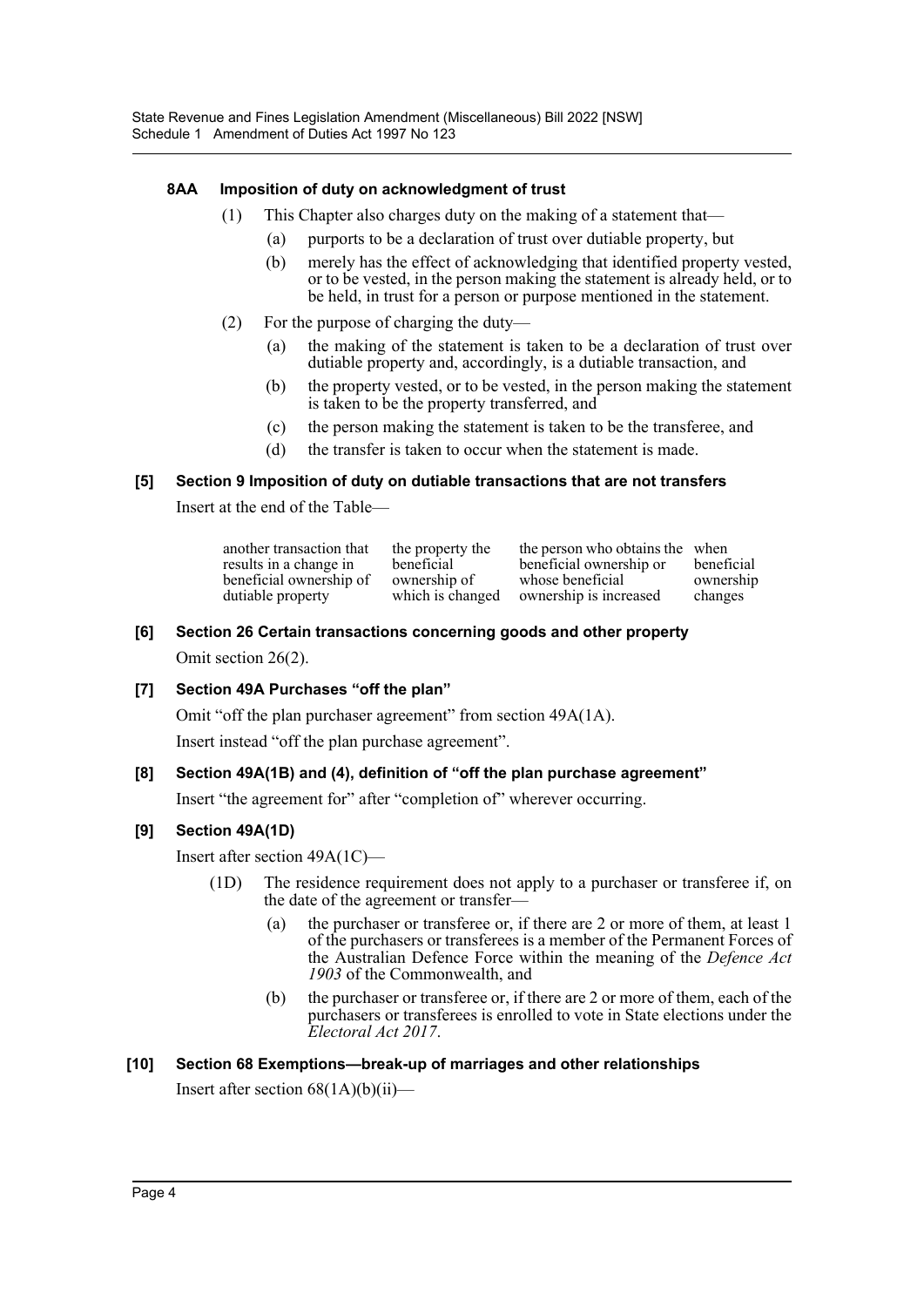(iia) an agreement that the Chief Commissioner is satisfied has been made for the purpose of dividing relationship property as a consequence of the breakdown of the relationship, or

### **[11] Section 76 Residence requirement**

Insert after section 76(2)—

- (2A) The Chief Commissioner may give an approval or exemption under this section at any time, even if—
	- (a) the period of 12 months after completion of the agreement or transfer has already expired, or
	- (b) the first home owner's occupation of the home as a principal place of residence has already ceased.

### **[12] Section 104ZJA, heading**

Omit "**New home**". Insert instead "**Certain**".

### **[13] Section 104ZJA(1)(c)**

Insert at the end of section  $104ZJA(1)(b)$ —

, or

(c) the land has been used by the transferee or a related body corporate, after completion of the transfer, wholly or predominantly for commercial or industrial purposes.

### **[14] Section 104ZJA(6)**

Omit the subsection. Insert instead—

- (6) Surcharge purchaser duty may be refunded under this section only if an application for the refund is made—
	- (a) within 12 months after the entitling event, and
	- (b) no later than 10 years after completion of the transfer of the residential-related property to the Australian corporation.

### **[15] Section 104ZJA(6A)**

Insert after section 104ZJA(6)—

(6A) For the purposes of the *Taxation Administration Act 1996*, section 9(3)(c), a reassessment under this section is authorised to be made more than 5 years after the initial assessment.

### **[16] Section 104ZJA(8)**

Insert in alphabetical order—

*entitling event* means—

- (a) for a refund under subsection  $(1)(a)$ —the completion of the sale of the new home, or
- (b) for a refund under subsection  $(1)(b)$ —the issue of the subdivision certificate, or
- (c) for a refund under subsection  $(1)(c)$ —the start of the use of the land wholly or predominantly for commercial or industrial purposes.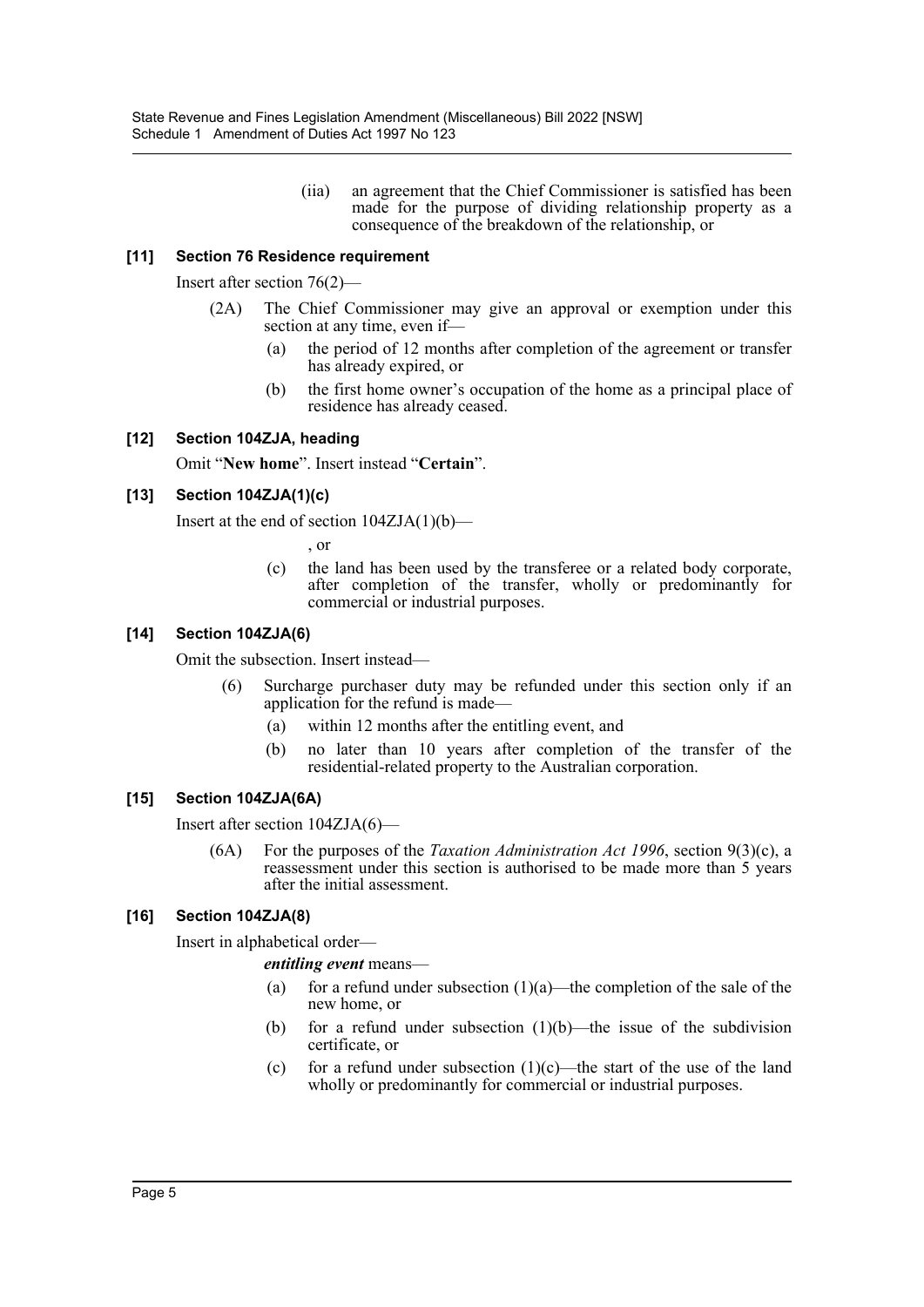### **[17] Section 163B Exemption—break-up of marriages and other relationships**

Insert after section  $163B(1)(b)(ii)$ —

(iii) an agreement that the Chief Commissioner is satisfied has been made for the purpose of dividing relationship property as a consequence of the breakdown of the relationship, or

### **[18] Section 259 What insurance is exempt from duty?**

Omit section 259(1)(f). Insert instead—

- (f) insurance effected by a contract of insurance issued by a private health insurer, within the meaning of the *Private Health Insurance Act 2007* of the Commonwealth, that covers the provision of—
	- (i) hospital benefits or medical benefits or both, whether or not other benefits are also provided, or
	- (ii) ambulance services, being services relating to the work of rendering first aid to, and the transport of, sick and injured persons,

### **[19] Section 259(1)(i)(i)**

Omit "the hull of".

### **[20] Section 267 Exemptions**

Omit "the property of the parties or of either of them" wherever occurring in section 267(6A) and (7).

Insert instead "relationship property".

### **[21] Section 267(6A)(c)**

Insert at the end of section  $267(6A)(b)$ —

, or

(c) an agreement that the Chief Commissioner is satisfied has been made for the purpose of dividing relationship property as a consequence of the breakdown of the relationship.

### **[22] Section 267(6B)**

Omit "the property of a party to a de facto relationship".

Insert instead "relationship property".

### **[23] Section 267(9)**

Omit "subsection (6) or (7)". Insert instead "subsections (6)–(7)".

### **[24] Section 267(11)**

Insert after section 267(10)—

(11) In this section—

*marriage* includes a void marriage.

*matrimonial property* means property in relation to the parties to a marriage or of either of them, within the meaning of the *Family Law Act 1975* of the Commonwealth, including property treated as property in relation to the parties or of either of them as a result of an order made under that Act.

*party* to a marriage includes a person who was a party to a marriage that has been dissolved or annulled, in Australia or elsewhere.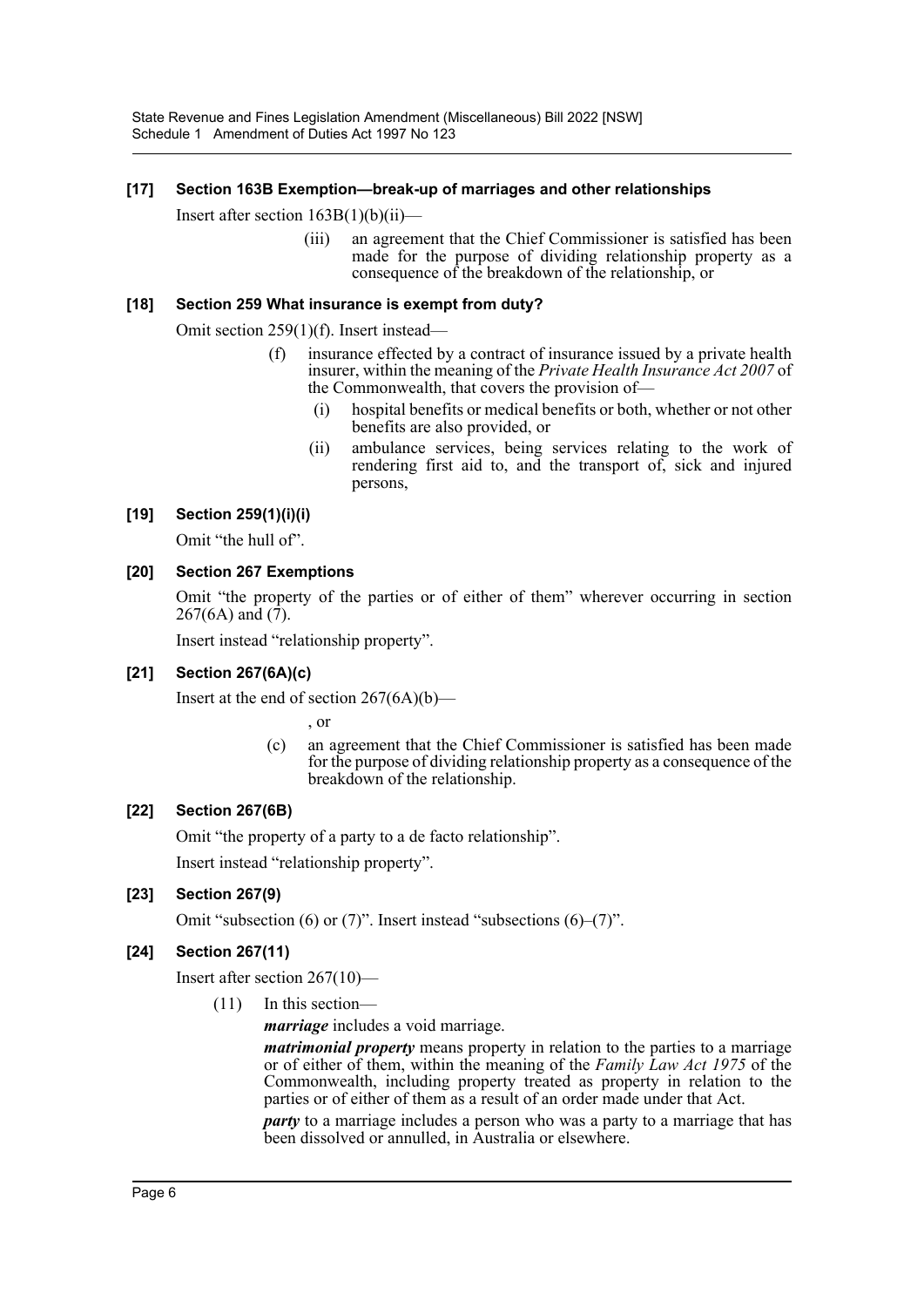### *relationship property*—

- (a) in relation to a de facto relationship, means property in relation to the parties to the de facto relationship or of either of them, within the meaning of the *Family Law Act 1975* of the Commonwealth, including property treated as property in relation to the parties or of either of them as a result of an order made under that Act, or
- (b) in relation to a domestic relationship, means property of the parties to the relationship or of either of them.

#### **[25] Section 274 Transfer of certain business property between family members**

Omit section 274(1)–(5). Insert instead—

- (1) Duty under this Act is not chargeable in relation to a transfer of land used for primary production, together with other property that is an integral part of the business of primary production, if the Chief Commissioner is satisfied of all the matters specified in subsections  $(2)$ – $(4)$ .
- (2) Firstly, the Chief Commissioner must be satisfied that the transferor, or the person directing the transferor, is a member of the family of—
	- (a) the transferee, or
	- (b) the person directing the transferee.
- (3) Secondly, the Chief Commissioner must be satisfied that the land was, immediately before the transfer or the date of first execution of the instrument of transfer, land used for primary production in connection with a business carried on, whether alone or with others, by—
	- (a) the transferee, or a member of the family of the transferee, or
	- (b) the person directing the transferee, or a member of the family of the person directing the transferee.
- (4) Thirdly, the Chief Commissioner must be satisfied that the business will continue to be carried on, whether alone or with others, by—
	- (a) the transferee, or
	- (b) the person directing the transferee.
- (4A) For the purposes of this section, the *person directing* a transferor or transferee is—
	- (a) for a transferor or transferee acting in the capacity of-
		- (i) executor of a deceased estate—the deceased person, or
		- (ii) trustee of a bare trust—a person who is a named beneficiary of the trust, or
		- (iii) trustee of a self managed superannuation fund—a person who is a member of the fund, or
	- (b) for a transferor or transferee acting in the capacity of trustee of a discretionary trust—a person or persons who are entitled, as takers in default of appointment, to not less than a 25% interest in the capital of the trust, being an entitlement—
		- (i) for a transferor—that existed for at least 3 years before the date of the transfer or that existed from the date of establishment of the trust, or
		- (ii) for a transferee—that exists for at least 3 years after the date of the transfer, or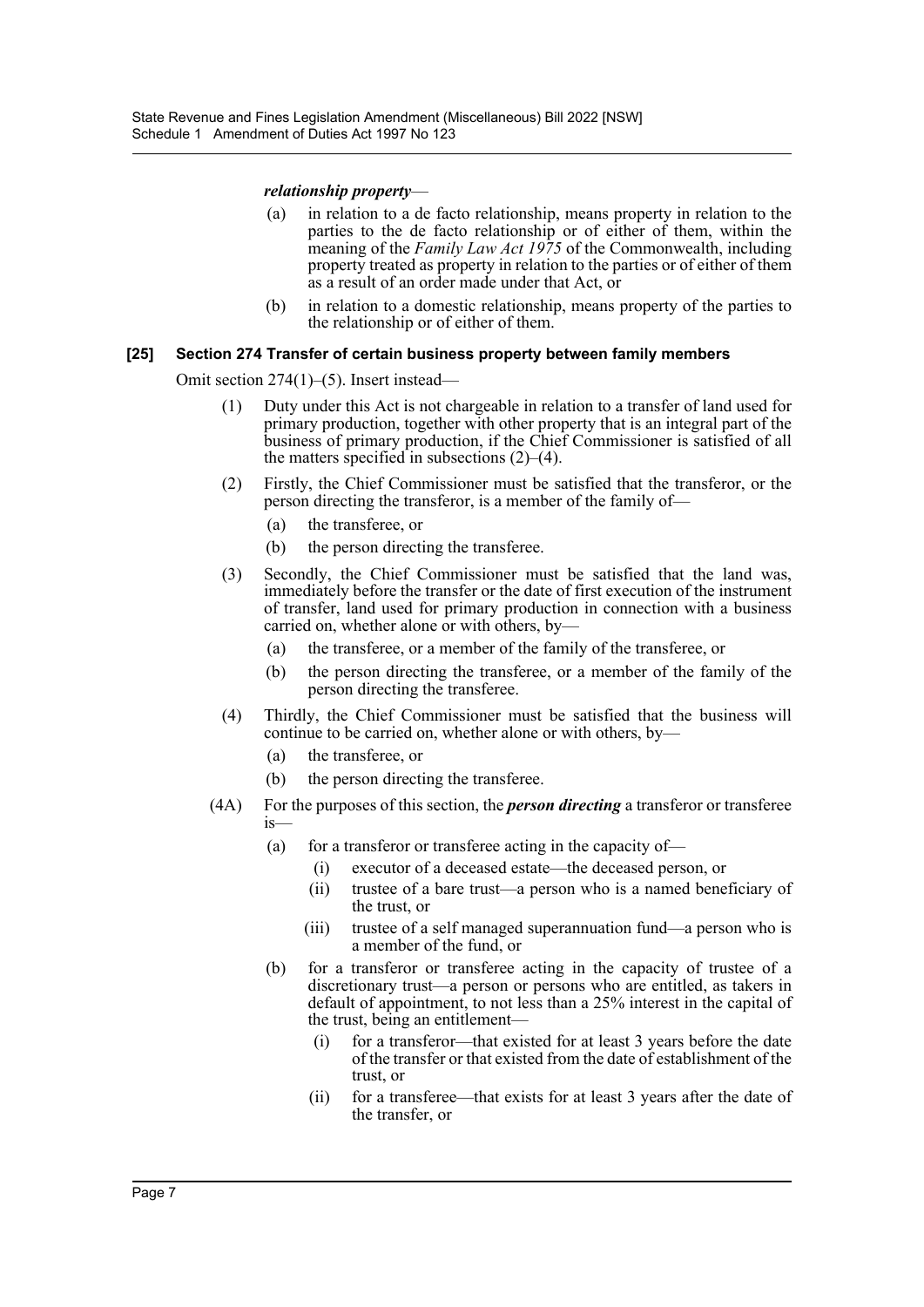- (c) for a transferor or transferee acting in the capacity of trustee of a private unit trust scheme—a unit holder or unit holders in the unit trust scheme who hold the units beneficially and are entitled, as unit holders, to not less than 25% of the assets of the unit trust scheme on winding up, being an entitlement—
	- (i) for a transferor—that existed for at least 3 years before the date of the transfer or that existed from the date of establishment of the trust, or
	- (ii) for a transferee—that exists for at least 3 years after the date of the transfer, or
- (d) for a transferor or transferee that is a proprietary limited company—a shareholder or shareholders in the company who—
	- (i) are beneficially entitled to the shares in the company, and
	- (ii) are entitled to vote at meetings of the company, and
	- (iii) are entitled as shareholders to not less than 25% of the assets of the company on winding up, being an entitlement—
		- (A) for a transferor—that existed for at least 3 years before the date of the transfer or that existed from the date of incorporation of the company, or
		- (B) for a transferee—that exists for at least 3 years after the date of the transfer.
- (4B) For a transfer involving a proprietary limited company or unit trust scheme (a *subsidiary entity*) that is owned by another proprietary limited company or unit trust scheme (the *parent entity*), a person is taken to be a person directing the subsidiary entity if the Chief Commissioner is satisfied that, had the parent entity been the transferor or transferee, as the case requires, the person would be the person directing the parent entity under subsection (4A).
	- (5) Except as provided by subsections (4A) and (4B), there are no other cases in which a person is considered to be a person directing a transferor or transferee.

### **[26] Section 274(5A)**

Omit "or shares".

### **[27] Section 274(6)**

Insert in alphabetical order—

*transfer* of land includes the following—

- (a) an agreement for the sale or transfer of the land,
- (b) a lease of the land,
- (c) a transfer or assignment of a lease or permit in relation to the land.

**Note—** The Dictionary also defines *transfer* to include an assignment and an exchange.

*transferee* includes lessee and assignee.

*transferor* includes lessor and assignor.

### **[28] Chapter 11A Tax avoidance schemes**

Omit the Chapter.

### **[29] Section 317**

Omit the section. Insert instead—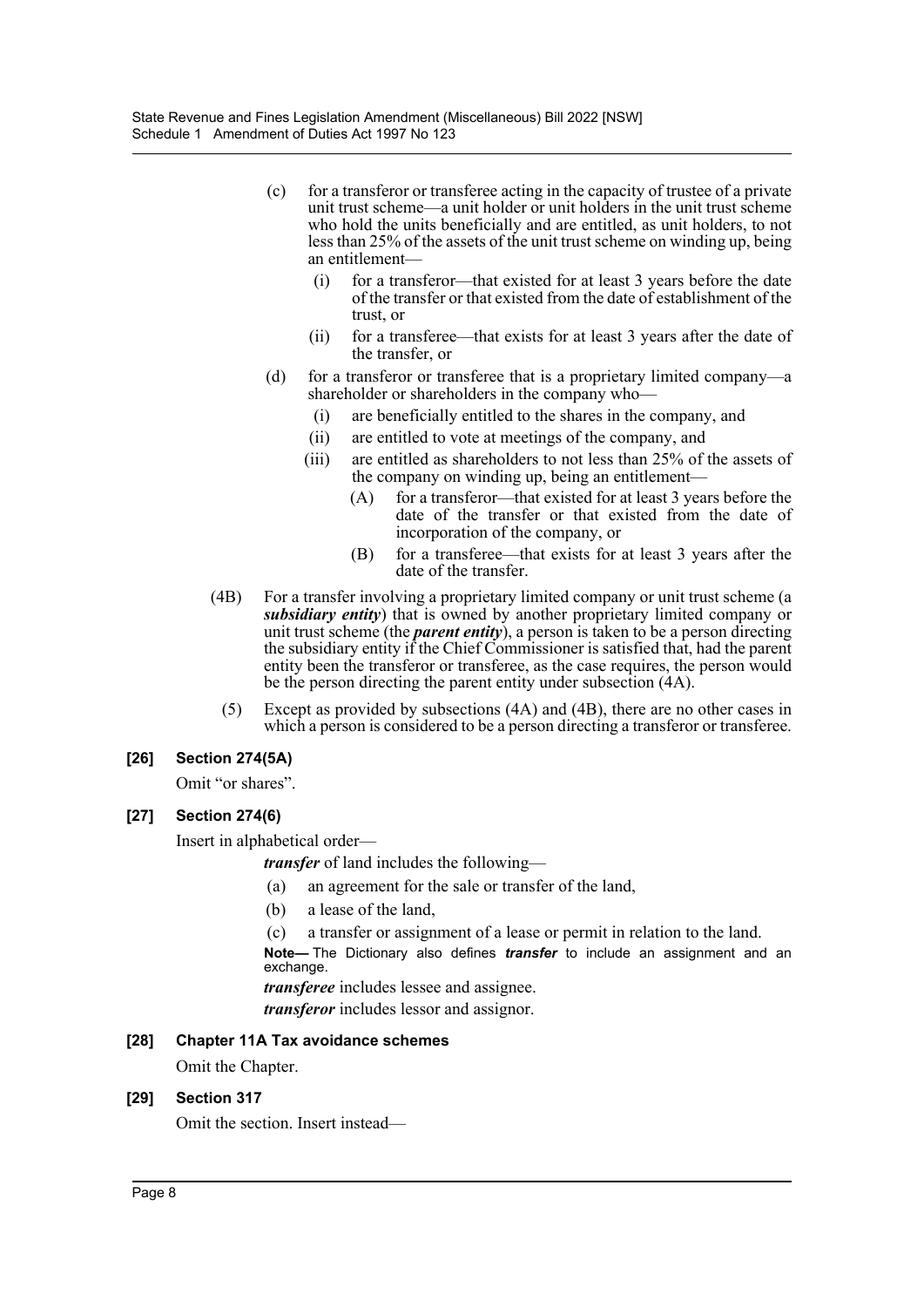#### **317 Review of amendments by State Revenue and Fines Legislation Amendment (Miscellaneous) Act 2022**

- (1) The Minister must review the amendments made to this Act by the *State Revenue and Fines Legislation Amendment (Miscellaneous) Act 2022* to determine—
	- (a) whether the policy objectives of the amendments remain valid, and
	- (b) whether the terms of the amendments remain appropriate for securing the policy objectives.
- (2) The review must be undertaken as soon as possible after the period of 2 years from the date of assent to the *State Revenue and Fines Legislation Amendment (Miscellaneous) Act 2022*.
- (3) The Minister must table a report on the outcome of the review in each House of Parliament within 12 months after the end of the period of 2 years.

### **[30] Schedule 1 Savings, transitional and other provisions**

Insert at the end of the Schedule, with appropriate Part and clause numbering—

### **Part Provisions consequent on State Revenue and Fines Legislation Amendment (Miscellaneous) Act 2022**

### **Duty on changes in beneficial ownership**

Section  $8(1)(b)(ix)$  does not apply to a transaction that occurs on or after the commencement of the subparagraph if the transaction occurs in accordance with an agreement or arrangement entered into before the commencement.

### **[31] Dictionary**

Omit clause 1, definitions of *listed company* and *listed trust*. Insert in alphabetical order—

*Chief Commissioner* means the Chief Commissioner of State Revenue under the *Taxation Administration Act 1996*.

*declared stock exchange* means a stock exchange declared for the purposes of this definition by an order, published in the Gazette and in force, of the Minister, or of the Chief Commissioner as the Minister's delegate.

**Note—** Power to make an order includes power to amend or repeal the order—see the *Interpretation Act 1987*, section 43(2).

*listed company* means a company whose shares are quoted on—

- (a) the Australian Securities Exchange, or
- (b) the London Exchange, or
- (c) the New York Exchange, or
- (d) the New Zealand Exchange, or
- (e) a stock exchange that is a member of the World Federation of Exchanges, or
- (f) a declared stock exchange.

*listed trust* means a unit trust scheme whose units are quoted on—

(a) the Australian Securities Exchange, or

- (b) the London Exchange, or
- (c) the New York Exchange, or
- (d) the New Zealand Exchange, or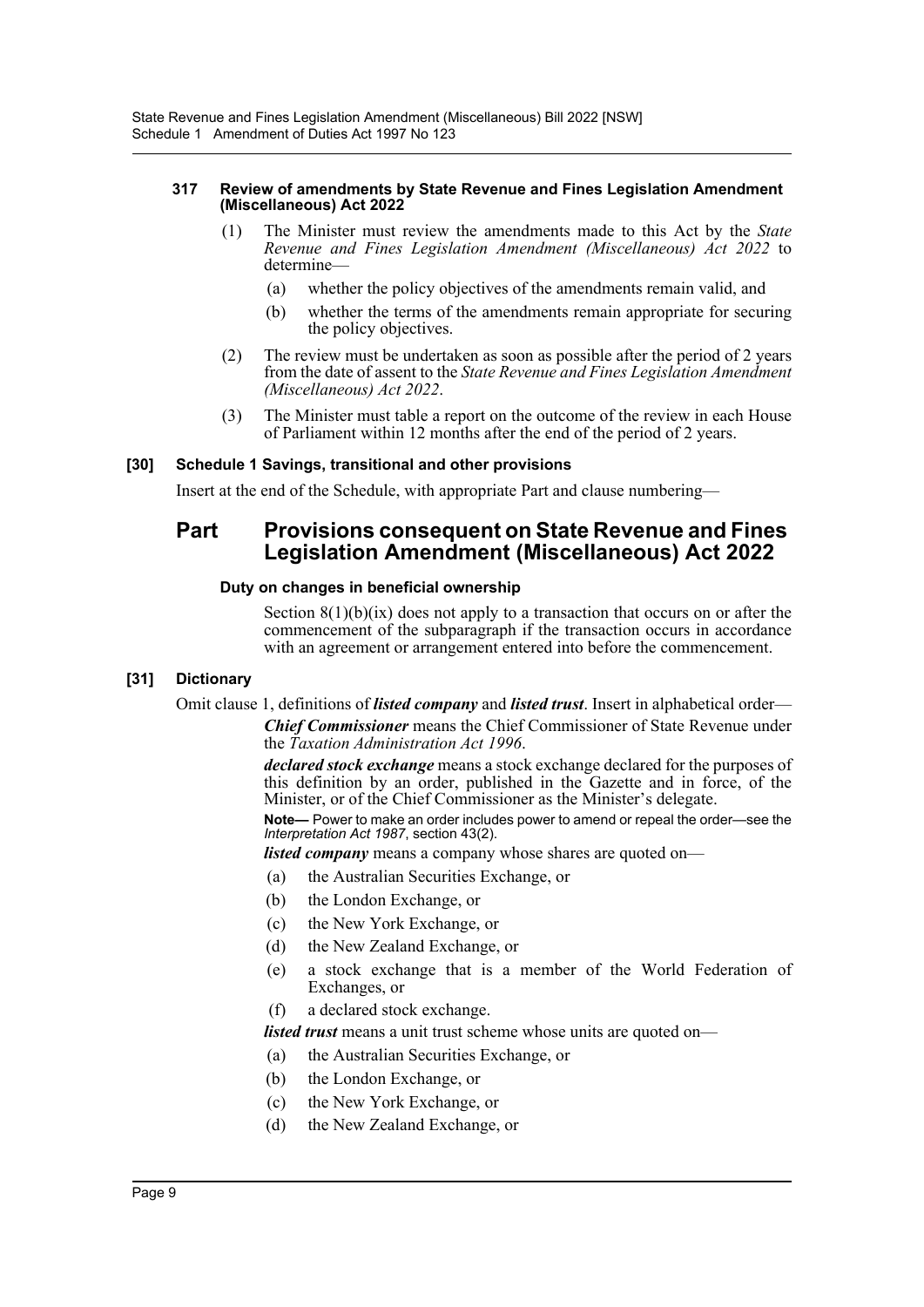- (e) a stock exchange that is a member of the World Federation of Exchanges, or
- (f) a declared stock exchange.

### **[32] Dictionary, clause 1, definition of "livestock insurance"**

Insert at the end of the definition—

but does not include insurance covering loss in relation to a pet.

### **[33] Dictionary, clause 1, definition of "private company", paragraph (b)**

Omit the paragraph. Insert instead—

- (b) a company that is limited by shares and whose shares are not quoted on—
	- (i) the Australian Securities Exchange, or
	- (ii) the London Exchange, or
	- (iii) the New York Exchange, or
	- (iv) the New Zealand Exchange, or
	- (v) a stock exchange that is a member of the World Federation of Exchanges, or
	- (vi) a declared stock exchange.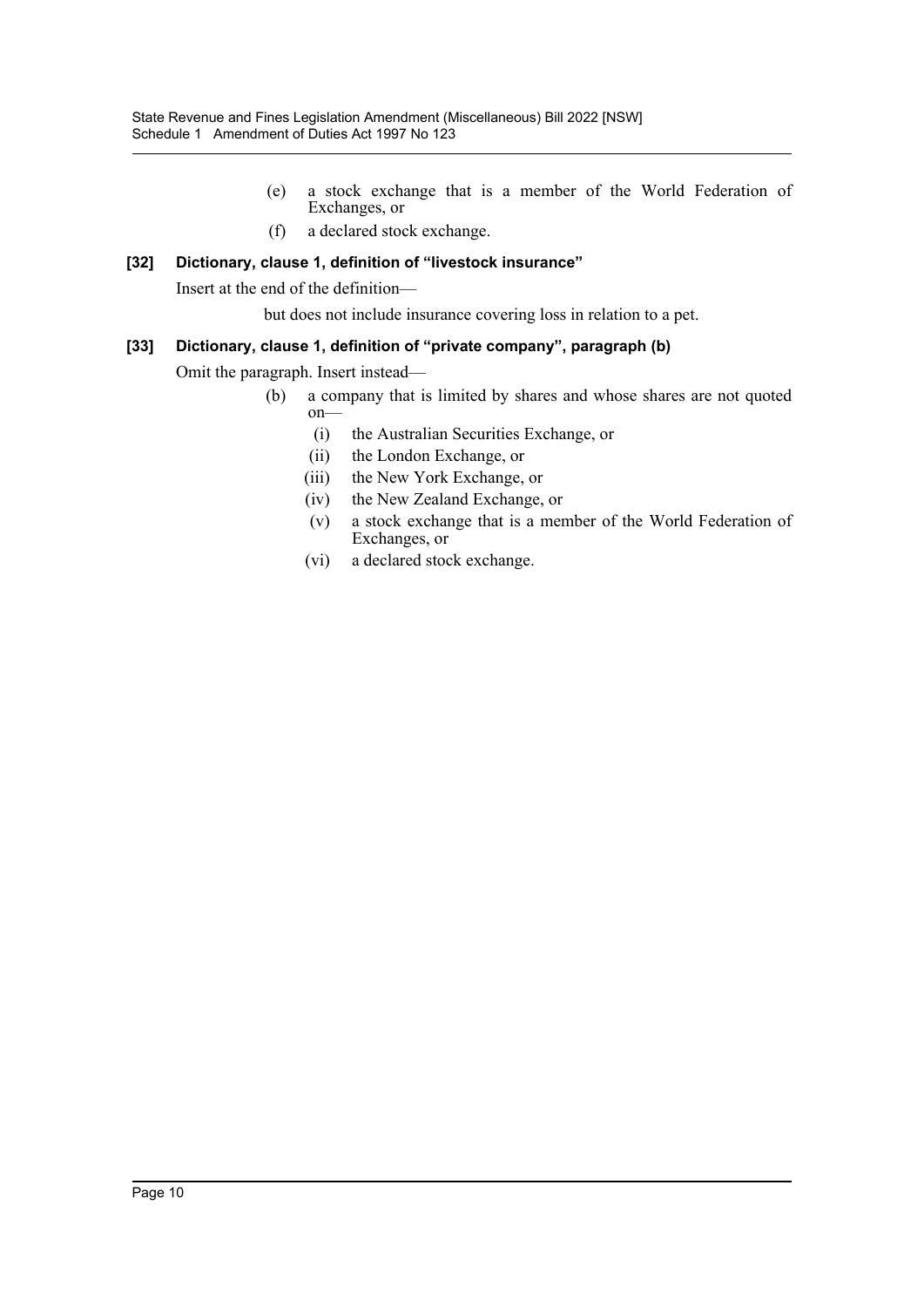## <span id="page-11-0"></span>**Schedule 2 Amendment of Fines Act 1996 No 99**

### **[1] Section 3 Definitions**

Omit section 3(1), definition of *visitor driver privileges*. Insert in alphabetical order—

*road transport legislation*, for Part 4, Division 3, Subdivision 3—see section 70A.

*visitor driver privileges*, for Part 4, Division 3, Subdivision 3—see section 70A.

*visitor privileges*, for Part 4, Division 3, Subdivision 3—see section 70A. *visitor vehicle privileges*, for Part 4, Division 3, Subdivision 3—see section 70A.

## **[2] Section 22 Persons who may deal with penalty notices (appropriate officers)**

Omit "so" from section 22(2)(a).

### **[3] Section 22(2)(b)(i)**

Omit "that Office". Insert instead "Revenue NSW".

### **[4] Sections 57(1A), 58(1)(e), 103(1)(d), 108L(a), 112D(b), 120(1)(d) and 125(2)**

Omit the provisions.

### **[5] Section 58 Summary of enforcement procedure**

Omit section 58(1)(b) and (c). Insert instead—

### (b) **Licence and registration enforcement action**

If the fine is not paid within the period specified, Transport for NSW takes action against the fine defaulter's driver licence, vehicle registration, visitor privileges or marine safety licence (see Division 3).

### (c) **Civil enforcement**

Civil enforcement action in the form of a property seizure order, a garnishee order or the registration of a charge on land owned by the fine defaulter is taken if enforcement action under Division 3 is unavailable or unsuccessful, or if the Commissioner is satisfied that civil enforcement action is preferable (see Division 4).

### **[6] Section 58(1)(f)**

Omit "order requiring community service work and imprisonment".

Insert instead "orders requiring community service work".

### **[7] Part 4, Division 3, heading**

Omit the heading. Insert instead—

### **Division 3 Licence and registration enforcement action**

### **Subdivision 1 Preliminary**

### **[8] Section 65 When enforcement action taken under this Division**

Omit "with respect to a fine defaulter's driver licence" from section 65(3).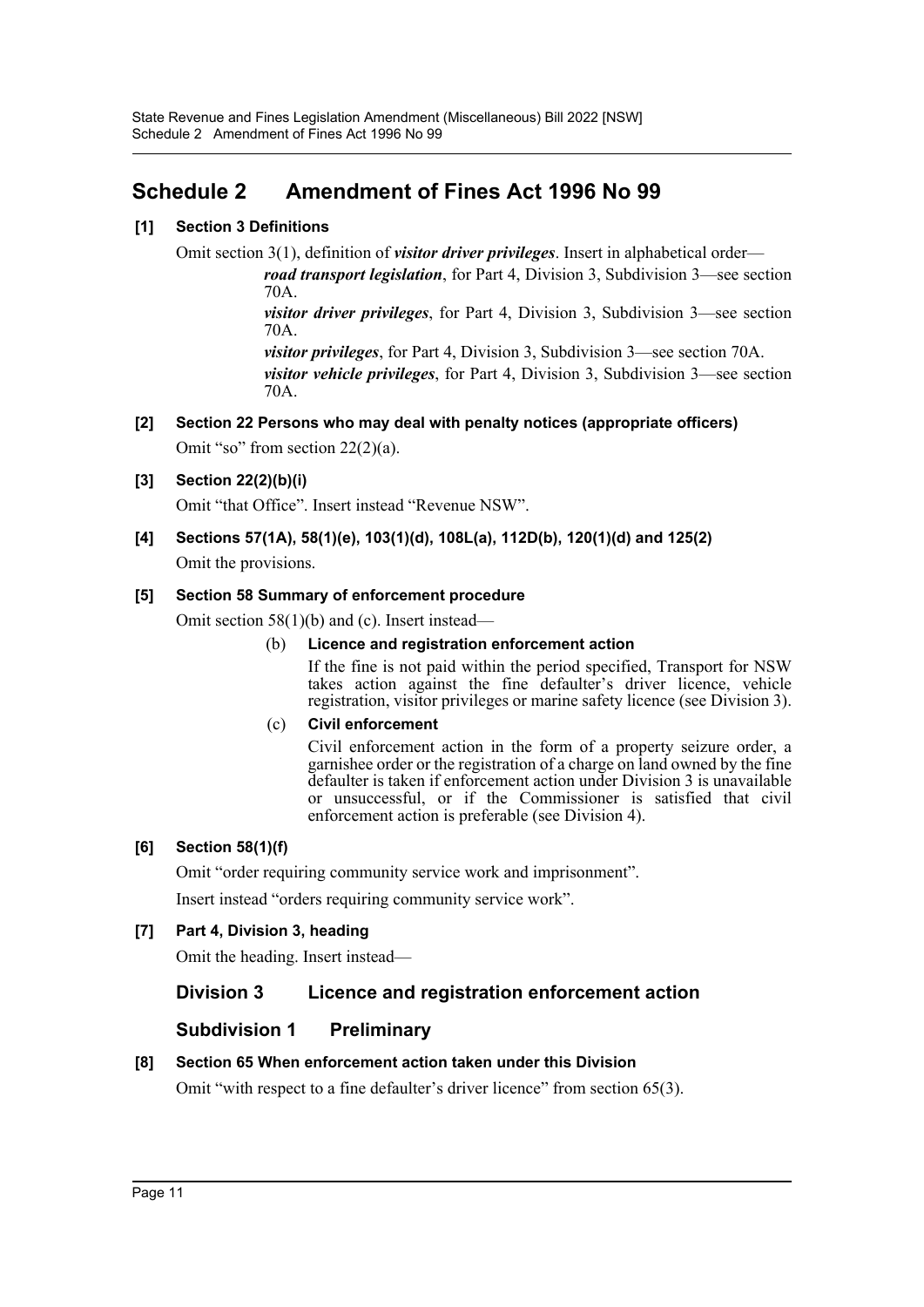### **[9] Section 65(3A)**

Omit the subsection.

**[10] Part 4, Division 3, Subdivision 2, heading**

Insert after section 65—

### **Subdivision 2 Suspension or cancellation of New South Wales driver licence or vehicle registration**

### **[11] Sections 66A and 69A**

Omit the sections.

### **[12] Part 4, Division 3, Subdivisions 3 and 4**

Insert after section 70—

### **Subdivision 3 Suspension of visitor driver and vehicle privileges**

### **70A Definitions**

In this Subdivision—

*road transport legislation* has the same meaning as in the *Road Transport Act 2013*.

*visitor driver privileges* means an exemption under road transport legislation that permits a person to drive a motor vehicle in this jurisdiction, even though the person does not hold a driver licence, because the person holds a licence or permit to drive a motor vehicle issued in a place outside this jurisdiction.

### *visitor privileges* means—

- (a) visitor driver privileges, or
- (b) visitor vehicle privileges.

*visitor vehicle privileges* means an exemption under road transport legislation that permits a motor vehicle, registered outside this jurisdiction in the name of a person, to be used by the person in this jurisdiction.

### **70B Suspension of visitor privileges**

- (1) Transport for NSW must suspend visitor privileges of a fine defaulter against whom it is required to take enforcement action.
- (2) Transport for NSW must suspend visitor privileges even if the Commissioner has, after requiring Transport for NSW to take enforcement action—
	- (a) granted an extension of time for the payment of the fine, or
	- (b) allowed the fine defaulter to pay the fine by instalments.
- (3) Transport for NSW must remove the suspension of visitor privileges if the Commissioner directs it to cease enforcement action in relation to the fine defaulter under this Division.
- (4) The statutory rules under the *Road Transport Act 2013* may make further provision for the suspension of visitor privileges in connection with fine enforcement orders.
- (5) This section does not limit the powers of Transport for NSW in relation to visitor privileges under another Act.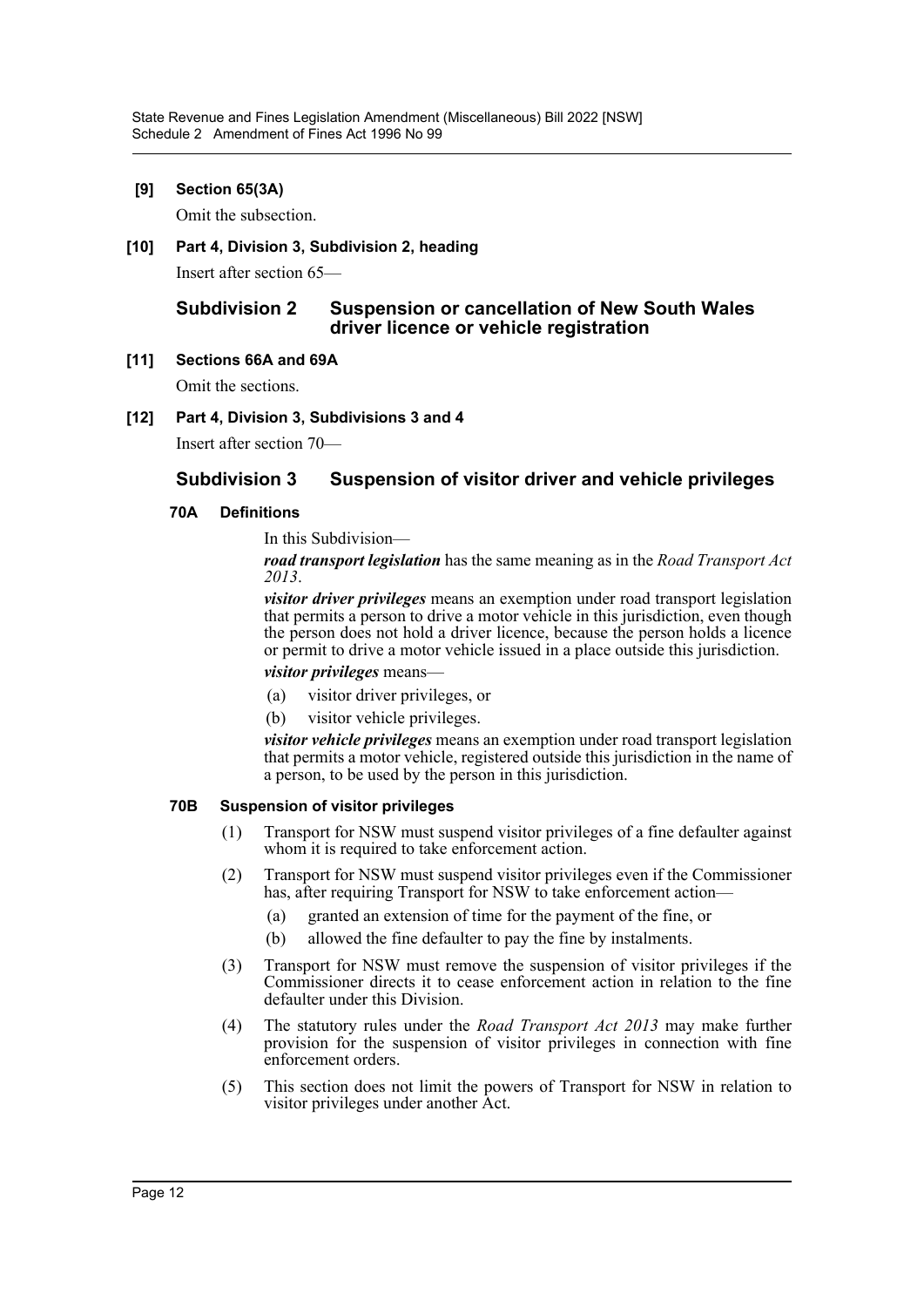### **70C Interim restoration of visitor privileges**

- (1) A person may apply to Transport for NSW for restoration of visitor privileges suspended under this Division if—
	- (a) for a penalty notice enforcement order—the person has lodged an application under Part 3, Division 5 to have an application to annul the order determined by the Local Court and the proceedings have not been determined, or
	- (b) for a court fine enforcement order—the person has lodged an appeal against the conviction or sentence in relation to which the fine was imposed, or the person has lodged an application under the *Crimes (Appeal and Review) Act 2001*, Part 2 to annul the conviction or sentence, and the proceedings have not been determined.
- (2) In that case, Transport for NSW must restore visitor privileges by removing the suspension of visitor privileges.
- (3) Restored visitor privileges may be suspended again under this Act following the determination of the proceedings referred to in subsection (1) or in connection with a different fine payable by the person.
- (4) Visitor privileges cannot be restored under this section if visitor privileges have ceased to apply to the person for another reason under the road transport legislation.

### **Subdivision 4 Suspension or cancellation of New South Wales marine safety licence**

### **70D Suspension or cancellation of marine safety licences**

- (1) Transport for NSW has the same functions in relation to a boat driving licence or vessel registration certificate as it has under Subdivision 2 in relation to a driver licence or vehicle registration.
- (2) Accordingly, Subdivision 2 extends to a boat driving licence or vessel registration certificate—
	- (a) as if a reference to a driver licence were a reference to a boat driving licence, and
	- (b) as if a reference to vehicle registration were a reference to a vessel registration certificate.
- (3) The regulations may prescribe modifications of Subdivision 2 in its application to a boat driving licence or vessel registration certificate.
- (4) In this section—

*boat driving licence* means a marine safety licence referred to in the *Marine Safety Act 1998*, section 29(e).

*vessel registration certificate* means a marine safety licence referred to in the *Marine Safety Act 1998*, section 29(a).

### **[13] Section 71 When enforcement action taken under this Division**

Omit "to suspend or cancel the driver licence or vehicle registration of the fine defaulter" from section  $71(1)(a)$ .

### **[14] Part 4, Division 6 Imprisonment**

Omit the Division.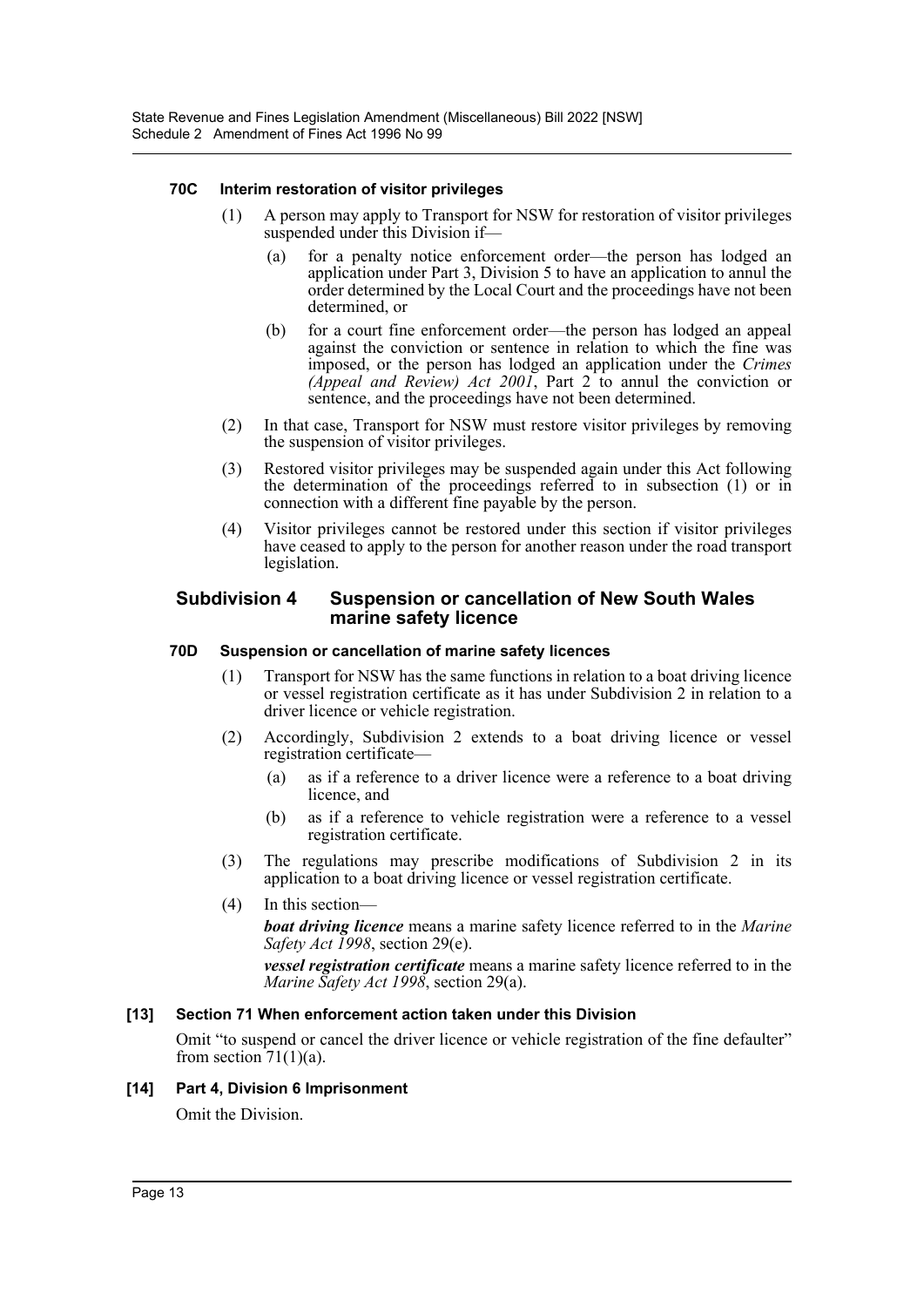State Revenue and Fines Legislation Amendment (Miscellaneous) Bill 2022 [NSW] Schedule 2 Amendment of Fines Act 1996 No 99

### **[15] Section 98 Application of civil and other enforcement procedures**

Omit "and Division 6 (Imprisonment)".

**[16] Section 99 Modification of enforcement procedures** Omit "(Driver licence or vehicle registration suspension or cancellation)".

### **[17] Section 99A Definitions**

Insert after definition of *approved person*, paragraph (a)—

(a1) a social worker with the qualifications specified by the guidelines, or

### **[18] Section 99I Work and development guidelines**

Insert after section 99I(2)(f)—

(f1) the qualifications required for a social worker to be an approved person,

### **[19] Section 117 Access to information held by police and government agencies**

Omit section 117(1) and (1A). Insert instead—

(1) Police officers or other members of the NSW Police Force and government agencies are authorised and required to provide the Commissioner, on request, with available information about a fine defaulter's criminal record, address, email address, phone number, property, date of birth or driver licence number for the purpose of enabling the Commissioner to exercise a function under this Act in relation to the fine defaulter.

### **[20] Section 117AA Access to information held by employers**

Omit "for the purposes of the enforcement of a garnishee order (within the meaning of section 73)".

Insert instead "for the purpose of enabling the Commissioner to exercise a function under this Act in relation to the fine defaulter".

### **[21] Section 117AB Access to and use of information held by credit reporting bodies**

Omit "for the purposes of the Commissioner taking action against the person to enforce payment of a fine<sup>35</sup> from section 117AB(1).

Insert instead "for the purpose of enabling the Commissioner to exercise a function under this Act in relation to the fine defaulter".

### **[22] Section 117AB(2), definition of "relevant information", paragraph (c)**

Insert after paragraph (b)—

(c) the contact details of the fine defaulter's current or last known employer.

### **[23] Section 117AC**

Insert after section 117AB—

### **117AC Access to information held by authorised deposit-taking institutions**

The Commissioner may require an authorised deposit-taking institution to provide the Commissioner with the following information for the purpose of enabling the Commissioner to decide whether to make a garnishee order in relation to a fine defaulter—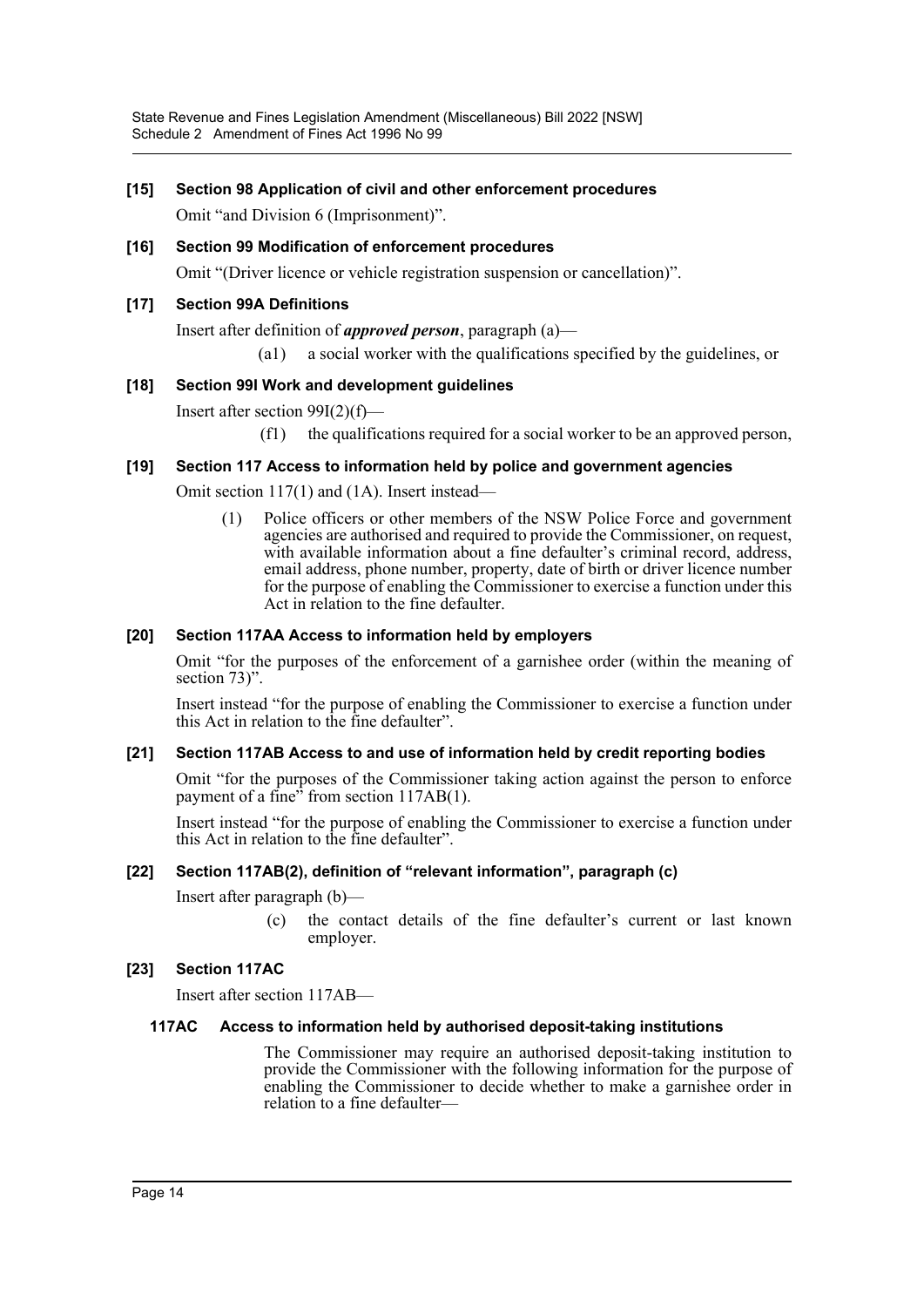- (a) whether the fine defaulter has an account with the authorised deposit-taking institution,
- (b) if so, the balance of the account.

### **[24] Section 119A**

Insert after section 119—

#### **119A Penalty notices under this Act**

- (1) A fines officer may issue a penalty notice to a person if it appears to the officer that the person has committed an offence against this Act or the regulations that is prescribed by the regulations as a penalty notice offence.
- (2) This Act applies to a penalty notice issued under this section.
	- **Note—** If a person issued with a penalty notice does not wish to have the matter determined by a court, the person may pay the amount specified in the notice and is not liable to further proceedings for the alleged offence.
- (3) The amount payable under a penalty notice issued under this section is the amount prescribed for the alleged offence by the regulations, not exceeding the maximum amount of penalty that could be imposed for the offence by a court.
- (4) This section does not limit the operation of another provision of, or made under, this or another Act relating to proceedings that may be taken in relation to offences.
- (5) In this section—

*fines officer* means a person referred to in section 22(2)(b).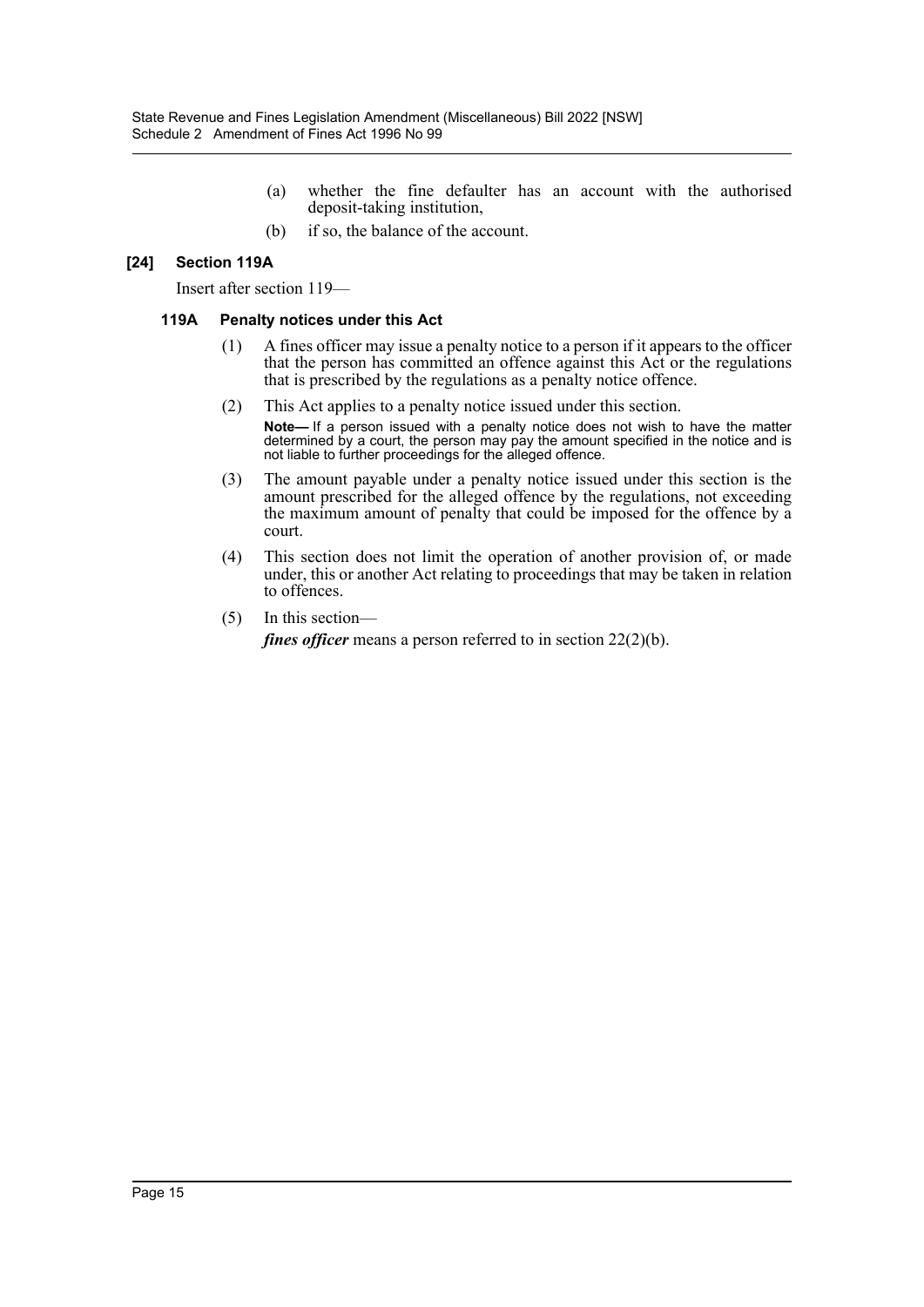## <span id="page-16-0"></span>**Schedule 3 Amendment of Fines Regulation 2020**

### **Clause 7A**

Insert after clause 7—

### **7A Penalty notice offence—the Act, s 119A**

An offence under the Act, section 38(3B) is prescribed as an offence for which a penalty notice may be issued and the amount payable under the penalty notice is—

- (a) in relation to an individual—\$704, or
- (b) in relation to a corporation—
	- (i) for a first offence within the last 5 years—\$1,487, or
	- (ii) for a second or subsequent offence within the last 5 years— \$3,988.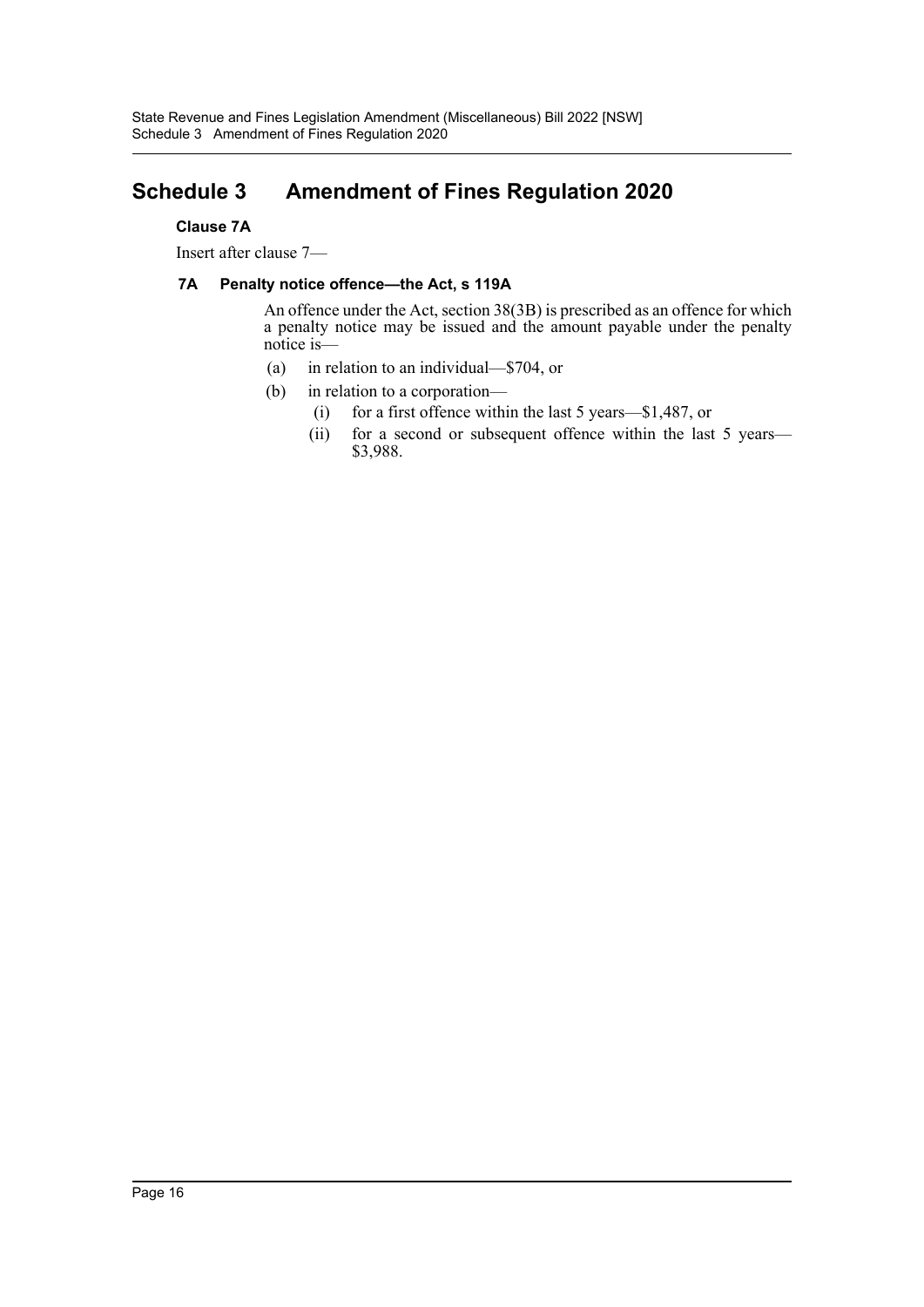## <span id="page-17-0"></span>**Schedule 4 Amendment of First Home Owner Grant (New Homes) Act 2000 No 21**

### **[1] Section 13 Eligible transactions**

Omit "contract to purchase a home" from section 13(3)(a). Insert instead "contract for the purchase of a home".

### **[2] Section 13(3)(b)**

Omit "comprehensive building contract". Insert instead "comprehensive home building contract".

### **[3] Section 13(5)(b)**

Omit "contract to have a home built". Insert instead "comprehensive home building contract".

### **[4] Section 13AA Types of first home owner grant that are available**

Omit section 13AA(2)(a) and (b). Insert instead—

- (a) a comprehensive home building contract,
- (b) the building of a home by an owner builder.

### **[5] Section 13A Eligibility cap**

Omit section 13A(3)(a) and (b). Insert instead—

- (a) for a contract for the purchase of a home—the commencement date, or
- (b) for a comprehensive home building contract—the date the transaction is completed, or
- (c) for the building of a home by an owner builder—the date the transaction is completed.

### **[6] Section 18 Amount of grant**

Omit "contract to purchase a home" wherever occurring in section 18(2) and (3)(a). Insert instead "contract for the purchase of a home".

## **[7] Section 20 Payment in advance, subject to statutory conditions**

Omit section 20(2B).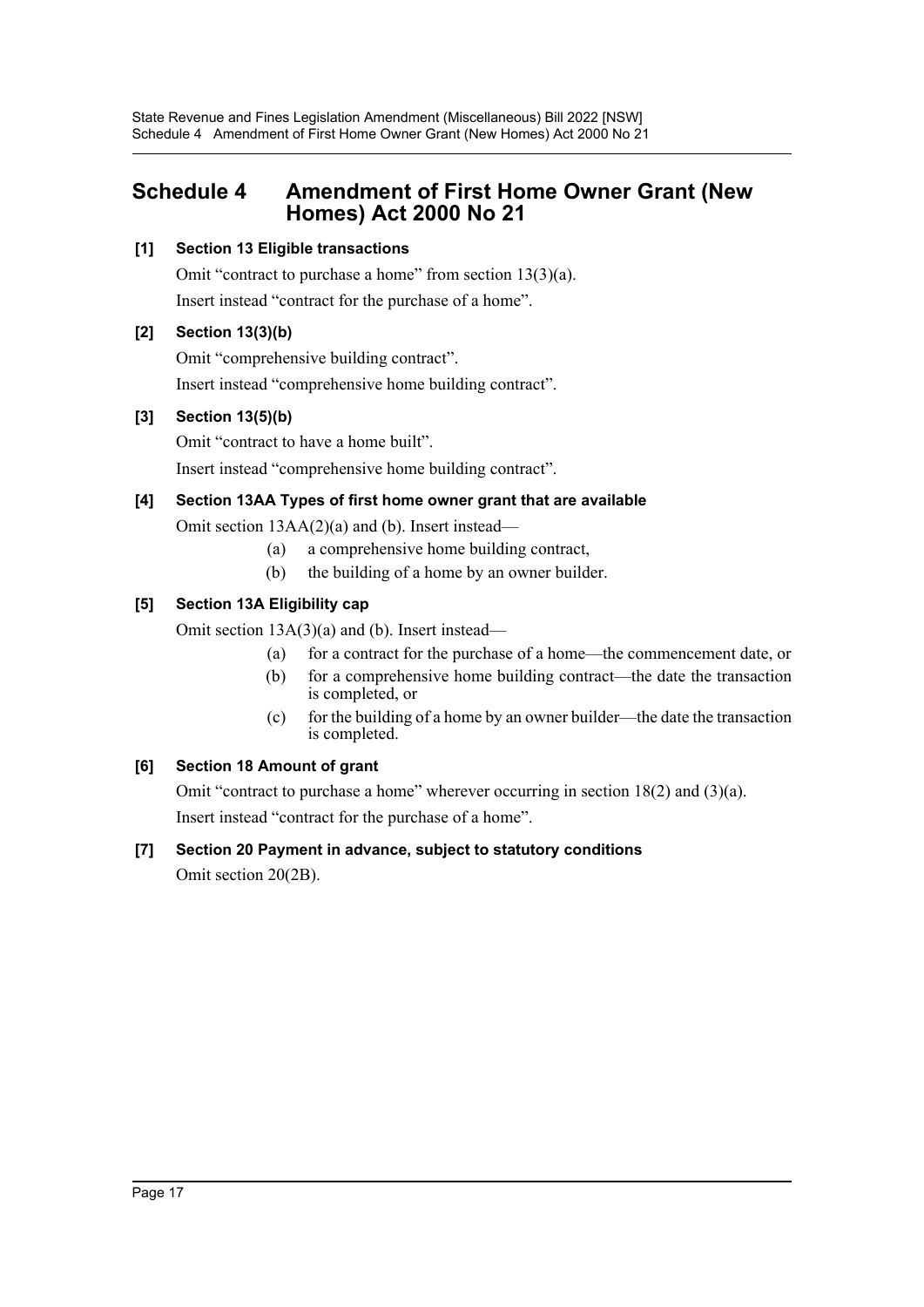## <span id="page-18-0"></span>**Schedule 5 Amendment of Land Tax Act 1956 No 27**

### **[1] Section 5B Surcharge land tax—residence requirement applying to principal place of residence exemption**

Insert after section 5B(2)—

- (2A) A person does not use and occupy land as the person's principal place of residence during a period of the person's physical absence from Australia.
- (2B) The Chief Commissioner may, in exceptional circumstances, waive the requirement in subsection (2A) in relation to a person's brief physical absence from Australia.

### **[2] Section 5C, heading**

Omit "**new home**". Insert instead "**certain**".

### **[3] Section 5C(1)(c)**

Insert at the end of section  $5C(1)(b)$ —

, or

(c) the land has been used by the corporation or a related body corporate, before or after the taxing date, wholly or predominantly for commercial or industrial purposes.

### **[4] Section 5C(6)**

Omit the subsection. Insert instead—

- (6) Surcharge land tax may be refunded under this section only if an application for the refund is made—
	- (a) within 12 months after the entitling event, and
	- (b) no later than 10 years after completion of the transfer of the residential land to the Australian corporation.
- (6AA) Surcharge land tax may not be refunded under this section if—
	- (a) completion of the transfer of the residential land to the Australian corporation occurred before 21 June 2016, and
	- (b) an application for the refund was not made on or before 21 June 2021.

### **[5] Section 5C(6A)**

Insert after section 5C(6AA), as inserted by item [4]—

(6A) For the purposes of the *Taxation Administration Act 1996*, section 9(3)(c), a reassessment under this section is authorised to be made more than 5 years after the initial assessment.

### **[6] Section 5C(7)**

Insert in alphabetical order—

*entitling event* means—

- (a) for a refund under subsection  $(1)(a)$ —the completion of the sale of the new home, or
- (b) for a refund under subsection  $(1)(b)$ —the issue of the subdivision certificate, or
- (c) for a refund under subsection  $(1)(c)$ —the start of the use of the land wholly or predominantly for commercial or industrial purposes.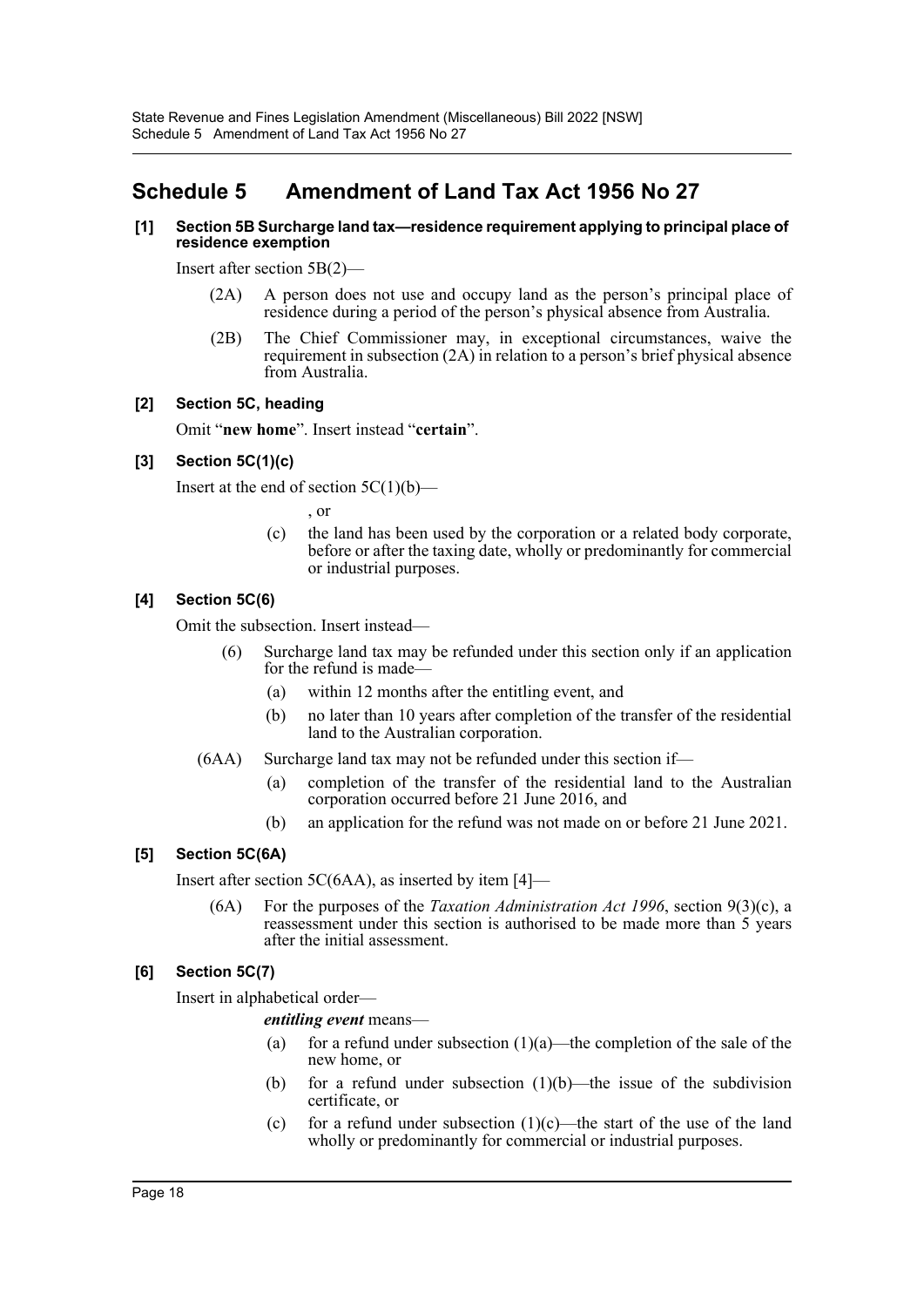## **[7] Section 5D Surcharge land tax—discretionary trusts**

Omit section 5D(7).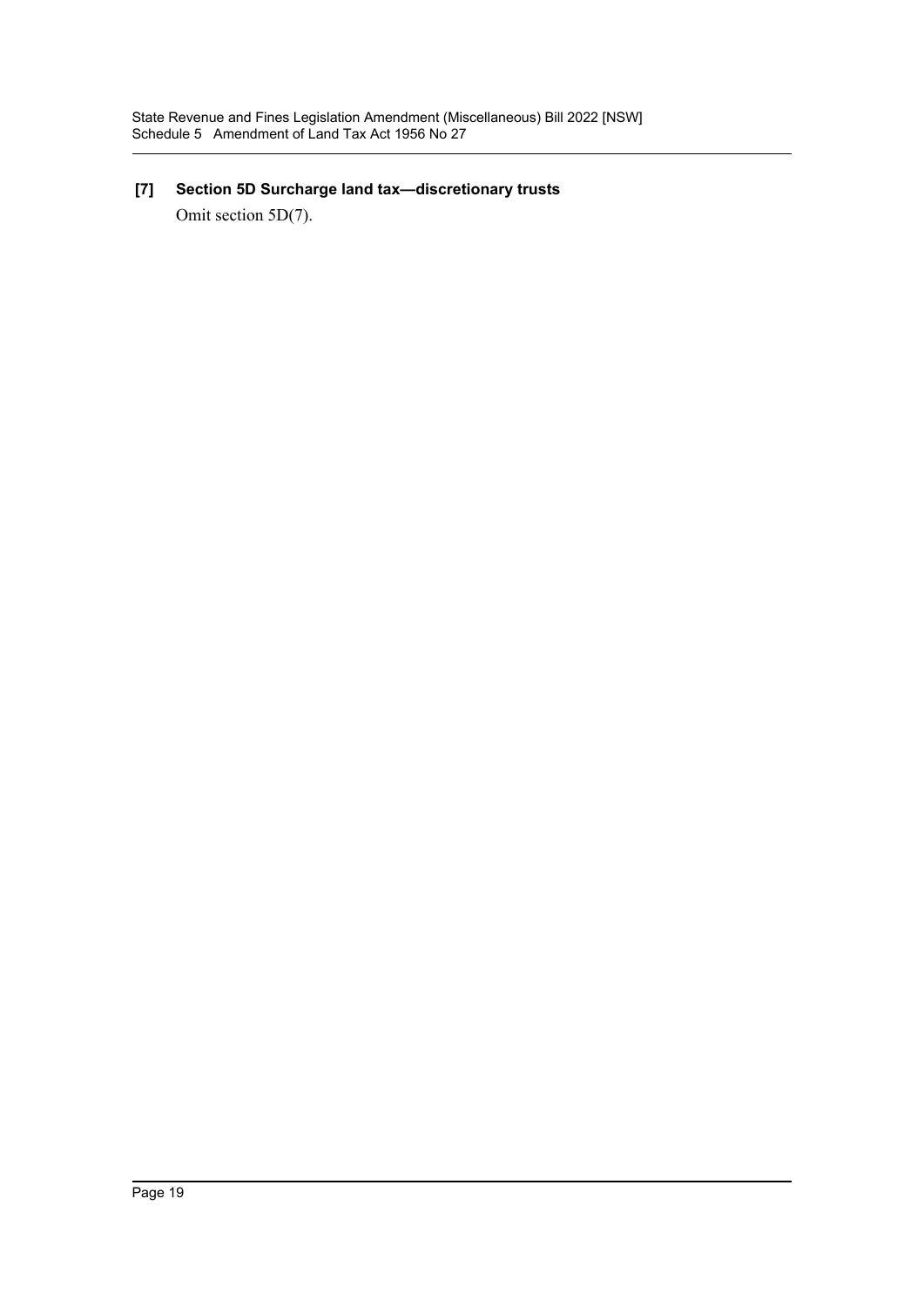## <span id="page-20-0"></span>**Schedule 6 Amendment of Liquor Act 2007 No 90**

### **[1] Section 163 Reporting on licensing and planning alignment**

Omit section 163(4). Insert instead—

- (4) The Minister must, by 1 November each year, give a report to the Presiding Officer of each House of Parliament about the Minister's progress in addressing each of the priorities set out in subsection (1) during the previous financial year.
- (4A) This section is repealed at the end of 31 December 2025.

### **[2] Section 163A**

Insert after section 163—

#### **163A Reporting on implementation of Liquor Amendment (Night-time Economy) Act 2020**

- (1) The Minister must, for financial years 2021–2022 to 2023–2024, give a report to the Presiding Officer of each House of Parliament about the effectiveness of the reduction of fees and the extension of trading hours for dedicated live music and performance venues consequent on the enactment of the *Liquor Amendment (Night-time Economy) Act 2020* and its related legislation.
- (2) The report must be given to the Presiding Officers by 1 November following the end of each financial year concerned.
- (3) The report must include information about the following matters or things—
	- (a) live music and live performance events conducted under Part 12,
	- (b) extended hours for dedicated live music and performance venues under section 12A,
	- (c) any licensing incentives developed or implemented to encourage licensed premises to program live entertainment, being licensing incentives of the kind or similar to those referred to in section  $163(1)(b)$ ,
	- (d) special entertainment precincts,
	- (e) small live music and performance venues,
	- (f) exempt development for low impact entertainment,
	- (g) the use of loading zones by musicians,
	- (h) the operation of the *Environmental Planning and Assessment Act 1979*, Schedule 8, Part 1 (Playing and performing music),
	- (i) the temporary use of outdoor spaces under section 166,
	- (j) interim small bar authorisations under the *Liquor Regulation 2018*, Part 3, Division 4, Subdivision 1.
- (4) The report must, where possible, include information about the numbers and locations, including the local government areas, of the matters and things referred to in subsection (3) and details of the planning and licensing processes related to those matters and things.
- (5) A copy of a report given to the Presiding Officer of a House of Parliament under this section must be laid before the House within 5 sitting days of the House after it is received by the Presiding Officer.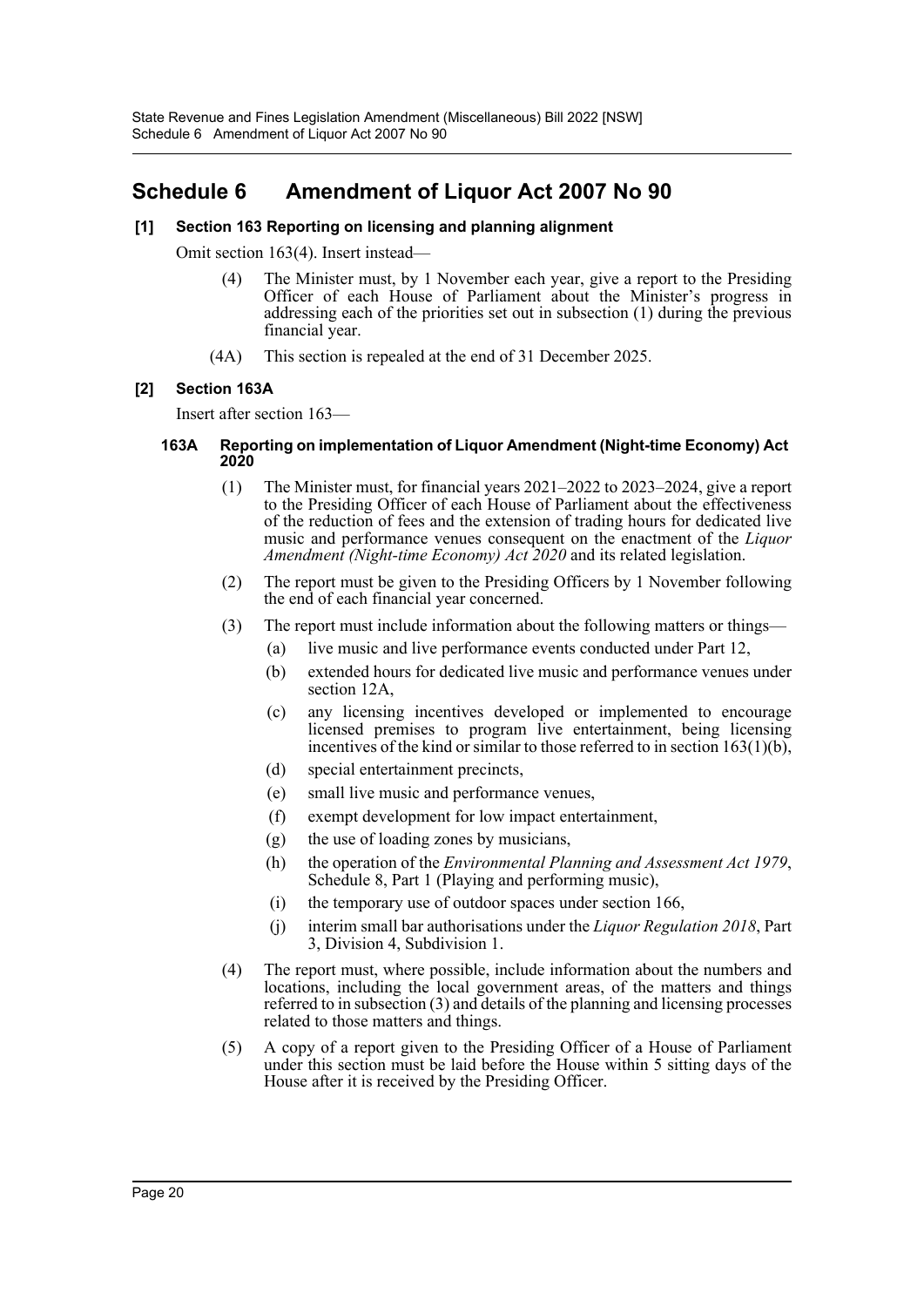### **[3] Section 165 Definitions**

Omit "on the day that is 12 months after the commencement" from section 165, definition of *prescribed period*, paragraph (b).

Insert instead "at the beginning of 11 December 2023".

### **[4] Section 167 Repeal of Part**

Omit "2022". Insert instead "2023".

### **[5] Schedule 1 Savings and transitional provisions**

Insert at the end of the Schedule, with appropriate Part and clause numbering—

### **Part Provision consequent on enactment of State Revenue and Fines Legislation Amendment (Miscellaneous) Act 2022**

### **Powers of local councils to encourage use of outdoor space**

(1) Anything done by a local council during the relevant period, that would have been validly done if the *State Revenue and Fines Legislation Amendment (Miscellaneous) Act 2022*, Schedule 6[3] and [4] had commenced before it was done, is taken to have been validly done under section 166.

### (2) In this clause—

*relevant period* means the period—

- (a) starting at the beginning of 11 December 2021, and
- (b) ending on the commencement of this clause.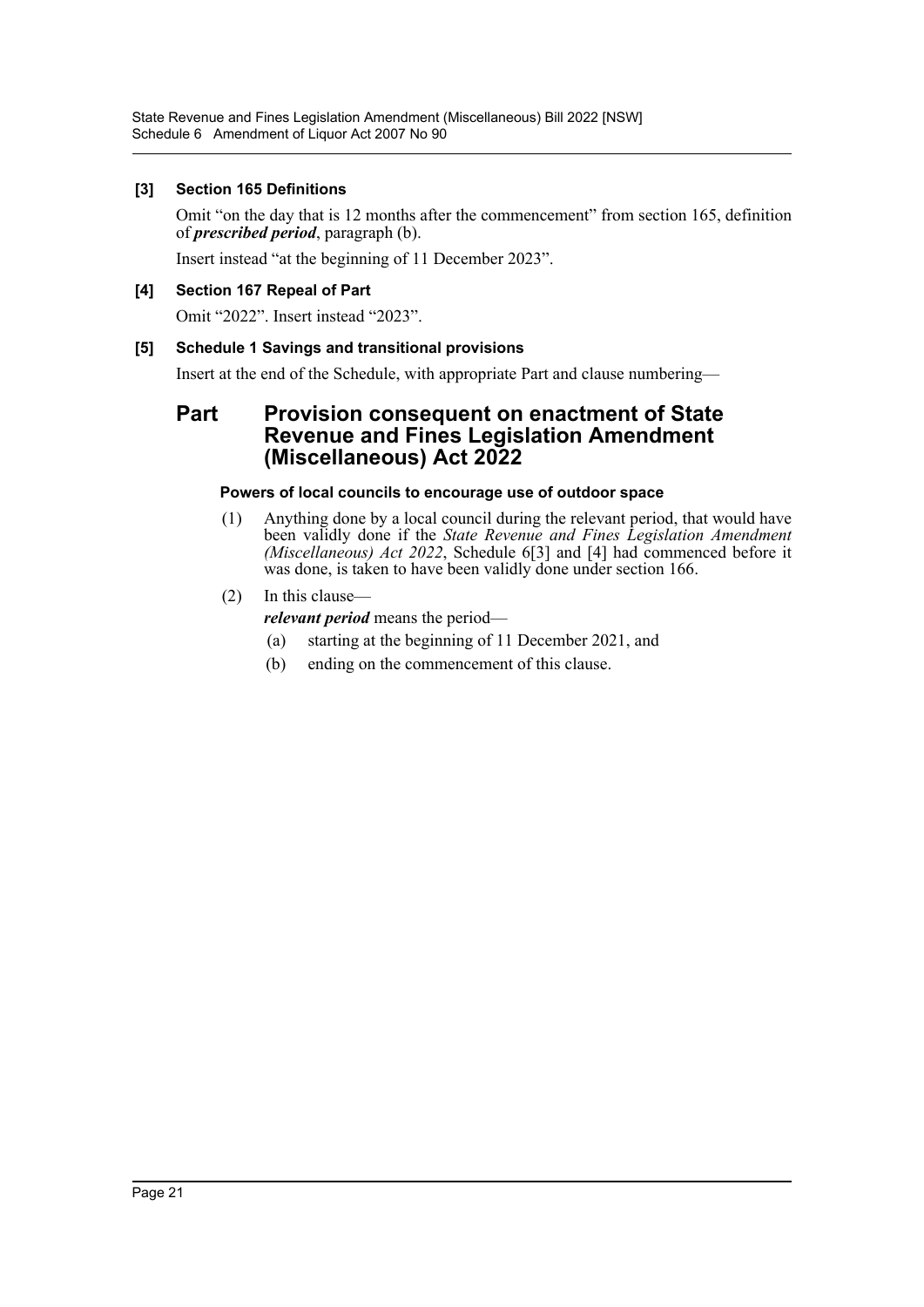## <span id="page-22-0"></span>**Schedule 7 Amendment of State Debt Recovery Act 2018 No 11**

**[1] Section 4 Public authority—meaning**

Omit section 4(5).

### **[2] Section 4A**

Insert after section 4—

### **4A Payable—meaning**

- (1) In this Act, a reference to a fee, charge or other amount payable to a public authority includes a reference to a fee, charge or other amount that—
	- (a) is charged or administered by the public authority, and
	- (b) is payable to the Consolidated Fund on recovery or payment.
- (2) To avoid doubt, a fee, charge or other amount may be payable for the purposes of this Act even if the fee, charge or other amount is not a judgment debt.

### **[3] Section 7 Referable debt—meaning**

Omit "payable" from section  $7(1)(a)$ .

### **[4] Section 20 Debt recovery agreements**

Insert after section 20(2)(b)—

(b1) without limiting paragraph (b), the issue of invoices by the Chief Commissioner, on behalf of the public authority, for fees, charges or other amounts payable to the public authority,

#### **[5] Section 105 Access to information held by police, NSW government agencies and State owned corporations**

Omit "take debt recovery action against the debtor" from section 105(1).

Insert instead "exercise a function under this Act in relation to the debtor".

### **[6] Section 106 Access to information held by employers**

Omit "for the purposes of taking debt recovery action under this Act" from section 106(1).

Insert instead "for the purpose of enabling the Chief Commissioner to exercise a function under this Act in relation to the debtor".

### **[7] Section 107 Access to and use of information held by credit reporting bodies**

Omit "for the purposes of the Chief Commissioner taking debt recovery action against the debtor" from section 107(1).

Insert instead "for the purpose of enabling the Chief Commissioner to exercise a function under this Act in relation to the debtor".

### **[8] Section 107(2), definition of "relevant information", paragraph (c)**

Insert after paragraph (b)—

(c) the contact details of the debtor's current or last known employer.

### **[9] Section 115 Service of notices**

Omit section 115(1)(c). Insert instead—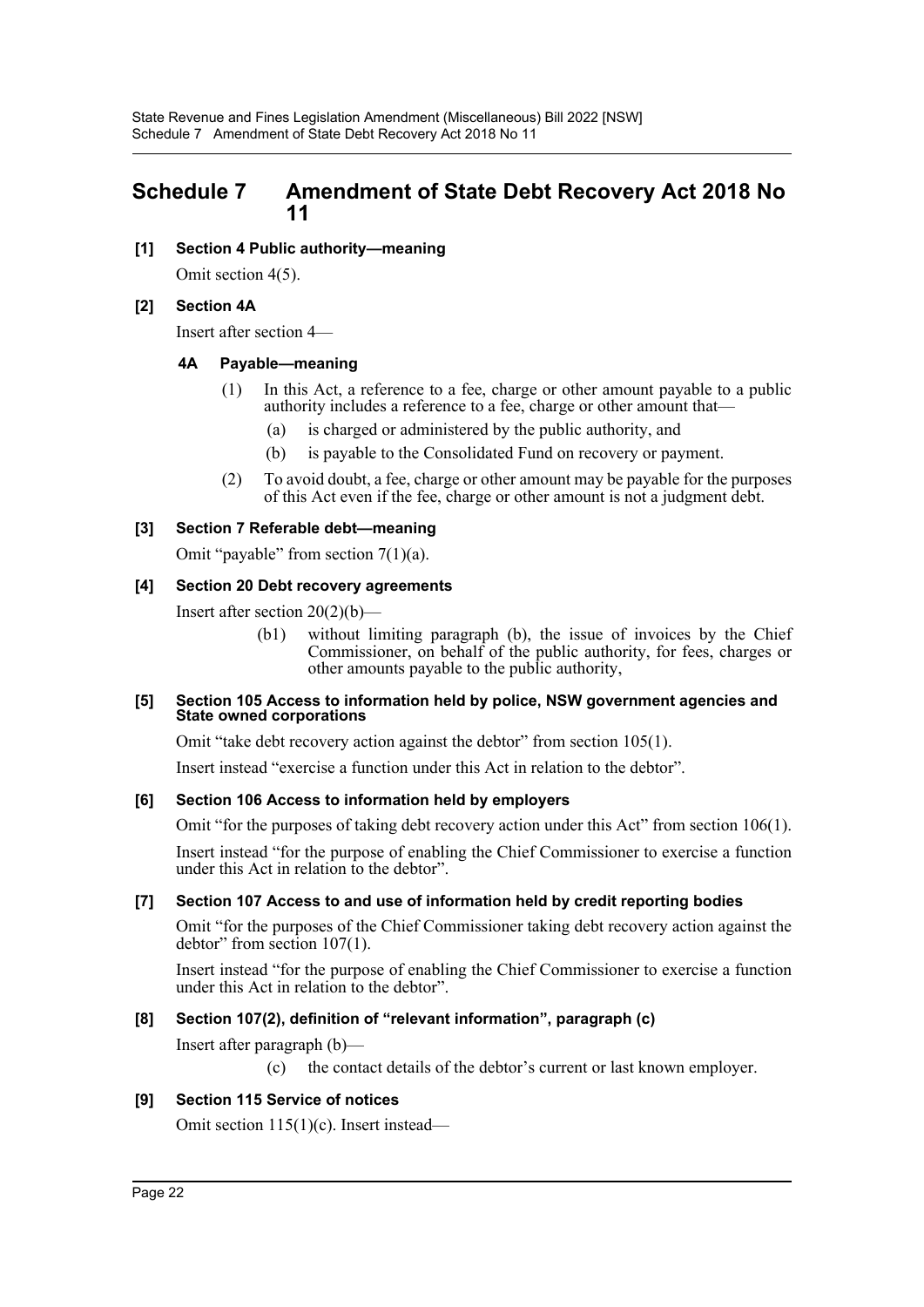(c) in an approved electronic manner, or

### **[10] Section 115(3)–(4A)**

Omit section 115(3) and (4). Insert instead—

- (3) For the purposes of this section, an *approved electronic manner* of serving a notice on a person means—
	- (a) sending the notice to a telephone number or email address provided by the person for the purposes of the service of the notice, or
	- (b) providing the person access to the notice via an online notification system if the person consents to the use of the system, or
	- (c) another electronic manner prescribed by the regulations.
- (4) A person may, orally or in writing, provide an email address or telephone number, or consent to the use of an online notification system, for the purpose of being served—
	- (a) a particular notice, or
	- (b) a particular kind of notice, or
	- (c) notices for a particular period, or
	- (d) all notices.
- (4A) This section does not authorise a notice to be served on a person orally.

### **[11] Section 115(5)(b)**

Omit the paragraph. Insert instead—

(b) notice served in an approved electronic manner is taken to be served on a person the next working day after the notice is sent, or after the person is provided access to the notice via an online notification system, unless the person establishes that it was not served within that period.

### **[12] Section 115(6)**

Insert in alphabetical order—

*online notification system* means an online system approved by the Chief Commissioner for the purpose of enabling a person to securely access a document by means of a website, mobile telephone or mobile device or by other electronic means.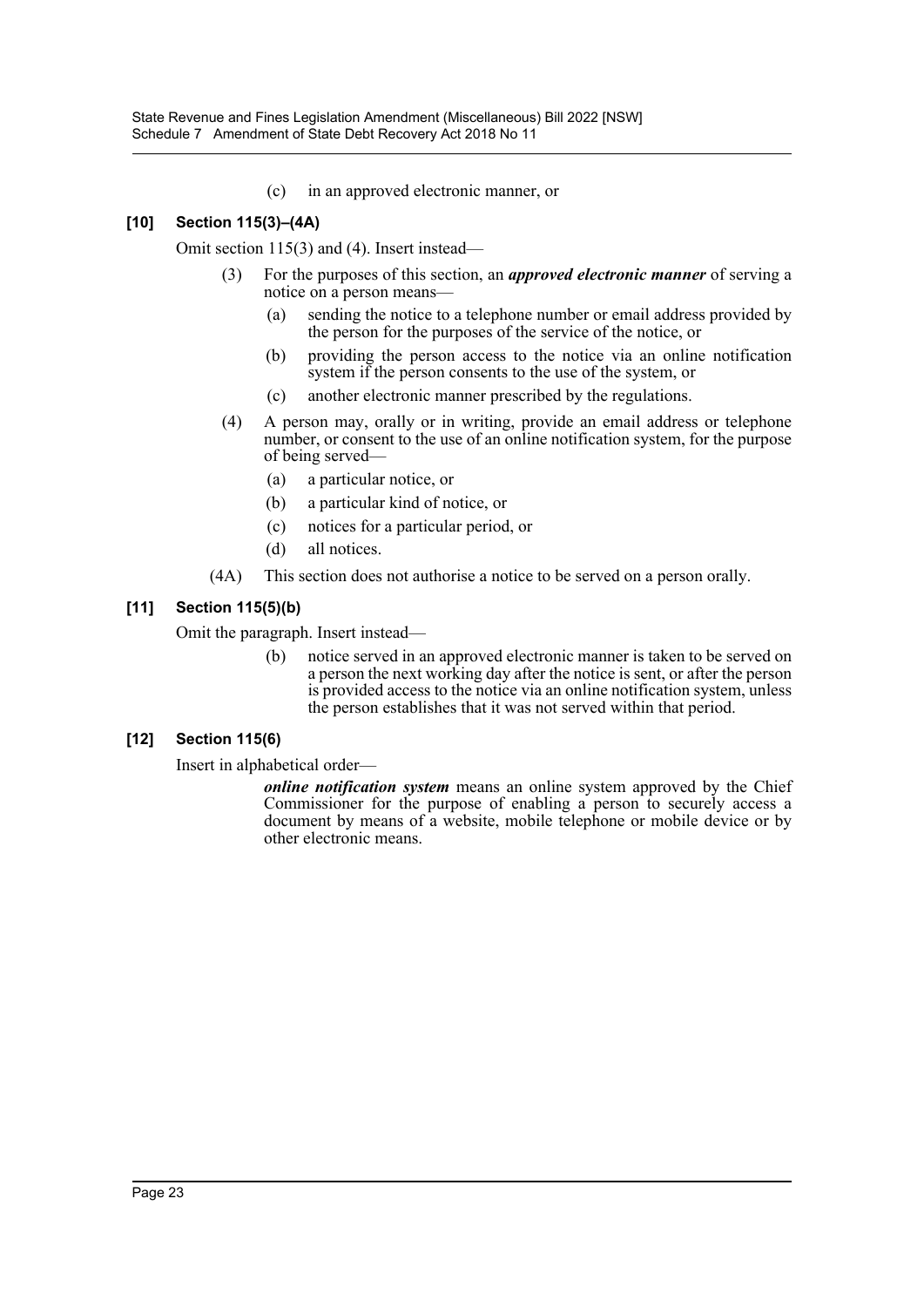### <span id="page-24-0"></span>**Schedule 8 Amendment of Taxation Administration Act 1996 No 97**

### **[1] Section 7 Purpose of Act and relationship with other taxation laws**

Insert after section  $7(3)(h)$ —

(h1) tax avoidance schemes, and

### **[2] Section 27 Amount of penalty tax**

Omit section 27(1). Insert instead—

- (1) The amount of penalty payable for a tax default is, subject to this Division—
	- (a) 25% of the amount of tax unpaid, or
	- (b) if the taxpayer is a significant global entity within the meaning of the *Income Tax Assessment Act 1997* of the Commonwealth—50% of the amount of tax unpaid.

### **[3] Section 30 Increase in penalty tax for concealment**

Insert after the matter relating to "Failure to take reasonable care but no intentional disregard of the law" in the Table-

| Failure to take reasonable care, but no intentional |  | -40 | - 60 |
|-----------------------------------------------------|--|-----|------|
| disregard of the law, by significant global entity  |  |     |      |

### **[4] Section 33A**

Insert after section 33—

### **33A Penalty tax relief**

- (1) The Chief Commissioner may, in a way the Chief Commissioner thinks fit, publish guidelines on the circumstances in which, or the grounds on which, the Chief Commissioner may determine that no penalty tax is payable in relation to a tax default (*penalty tax relief guidelines*).
- (2) If the Chief Commissioner publishes penalty tax relief guidelines, the Chief Commissioner may determine that no penalty tax is payable in relation to a tax default after considering the guidelines.
- (3) This section does not affect section 27(3).

### **[5] Sections 83B and 83C**

Insert before section 84—

### **83B Permitted disclosures—investigation and law enforcement**

- (1) The Chief Commissioner may disclose information obtained under or in relation to the administration of a taxation law to an investigative or law enforcement agency to assist the agency to exercise its investigative, complaint handling or law enforcement functions.
- (2) In this section—

*investigative or law enforcement agency* means a government agency, or a government official, of a State, a Territory or the Commonwealth that has investigative, complaint handling or law enforcement functions.

*investigative, complaint handling or law enforcement functions* include functions that may result in the agency taking or instituting disciplinary,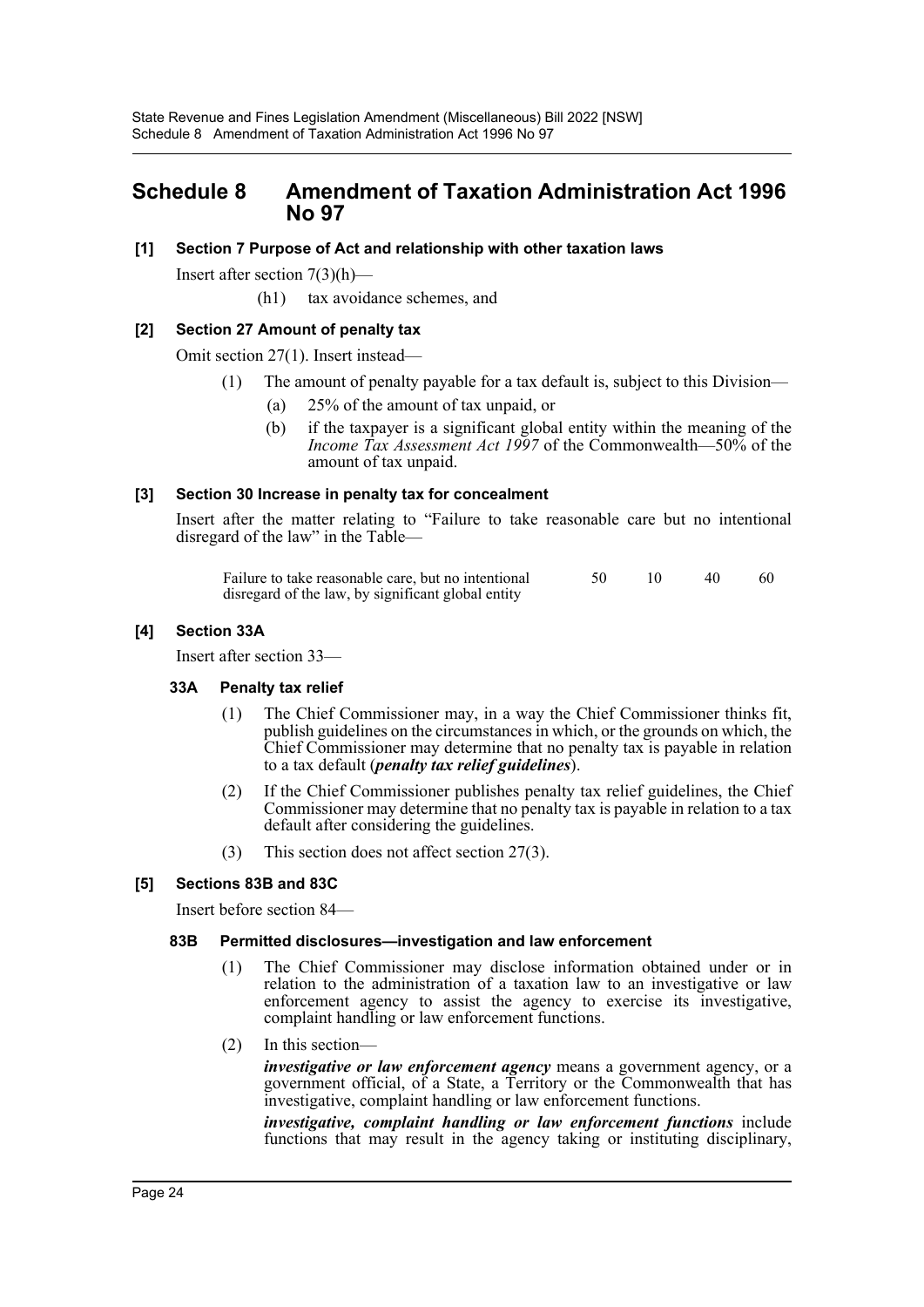criminal or other formal action or proceedings against a person or body under investigation.

### **83C Permitted disclosures—tax clearance checks**

- (1) The Chief Commissioner may disclose information about a taxpayer, obtained under or in relation to the administration of a taxation law, to a NSW public agency in connection with the procurement by the NSW public agency of goods or services from the taxpayer.
- (2) In particular, the Chief Commissioner may disclose the following information about a taxpayer, as current at the time of disclosure, to assist the NSW public agency in assessing whether the taxpayer is an appropriate person from whom the NSW public agency should procure goods or services—
	- (a) information about a return that is required to be lodged by the taxpayer with the Chief Commissioner but has not been lodged,
	- (b) information about the taxpayer's liability to pay tax under a taxation law,
	- (c) without limiting paragraph (a) or (b), information about a return, or tax liability, that is the subject of a special arrangement under section 37,
	- (d) the following information for the previous 5 years-
		- (i) the amount of penalty tax imposed on the taxpayer,
		- (ii) the amount of tax payable by the taxpayer and written off by the Chief Commissioner.
- (3) For the purposes of this section—
	- (a) information about, or in relation to, a taxpayer includes information about, or in relation to, an associated person of the taxpayer, and
	- (b) a person is an *associated person* of a taxpayer if the person is an associated person of the taxpayer for the purposes of the *Duties Act 1997*.

**Note—** See the *Duties Act 1997*, Dictionary, clause 2.

(4) In this section—

*NSW public agency* means the following—

- (a) a government sector agency within the meaning of the *Government Sector Employment Act 2013*,
- (b) a NSW Government agency,
- (c) another public authority that is constituted by or under an Act or that exercises public functions, other than a State owned corporation,
- (d) a State owned corporation prescribed by the regulations.

### **[6] Part 10A**

Insert after Part 10—

## **Part 10A Tax avoidance schemes**

### **Division 1 Preliminary**

### **106E Object of Part**

The object of this Part is to deter schemes to avoid tax liability.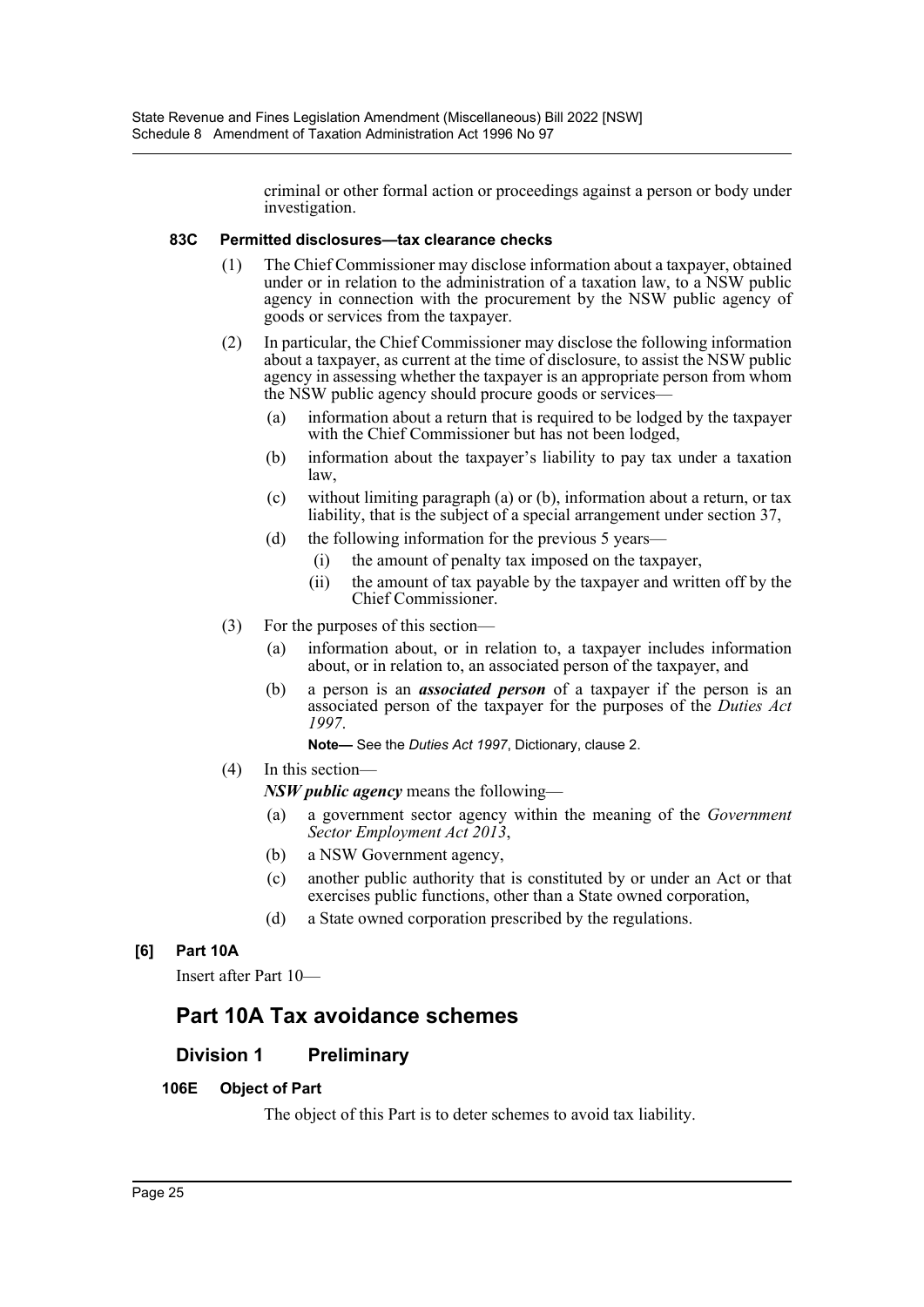#### **106F What is a tax avoidance scheme?**

- (1) For the purposes of this Part, a *tax avoidance scheme* is a scheme that a person, whether alone or with others, enters into, makes or carries out for the sole or dominant purpose of enabling a tax liability to be avoided.
- (2) It does not matter if the scheme is entered into, made or carried out wholly or partly outside New South Wales.
- (3) In determining the sole or dominant purpose for which a scheme is entered into, made or carried out, any purpose related to avoiding a liability for foreign tax must be disregarded.
- (4) In this section—

*foreign tax* means a duty, tax or other impost imposed under a law of another State, a Territory, the Commonwealth or a jurisdiction outside Australia.

#### **106G Matters relevant to whether scheme is tax avoidance scheme**

The following matters must be taken into account in determining whether a scheme is a tax avoidance scheme—

- (a) the way in which the scheme was entered into, made or carried out,
- (b) the form and substance of the scheme, including—
	- (i) the legal rights and obligations involved in the scheme, and
	- (ii) the economic and commercial substance of the scheme,
- (c) when the scheme was entered into or made and the length of the period during which the scheme was carried out,
- (d) the purpose of a taxation law, or of a provision of a taxation law, whether or not the purpose is expressly stated,
- (e) the effect that a taxation law would have in relation to the scheme apart from this Part,
- (f) any change in a person's financial position, or other circumstances, that has resulted, will result, or may reasonably be expected to result, from the scheme,
- (g) the nature of any connection, whether of a business, family or other nature, between the person whose tax liability is avoided as a result of the scheme and another person whose financial position or other circumstances have changed, will change, or may reasonably be expected to change, as a result of the scheme,
- (h) the circumstances surrounding the scheme.

### **106H Meaning of "scheme"**

- (1) In this Part, a *scheme* means—
	- (a) a trust, contract, agreement, arrangement, understanding, promise or undertaking, including all steps and transactions by which it is carried into effect—
		- (i) whether entered into or made orally or in writing, and
		- (ii) whether express or implied, and
		- (iii) whether or not it is, or is intended to be, enforceable by legal proceedings, or
	- (b) a scheme, plan or proposal, whether implemented or not, or
	- (c) an action, a course of action or a course of conduct.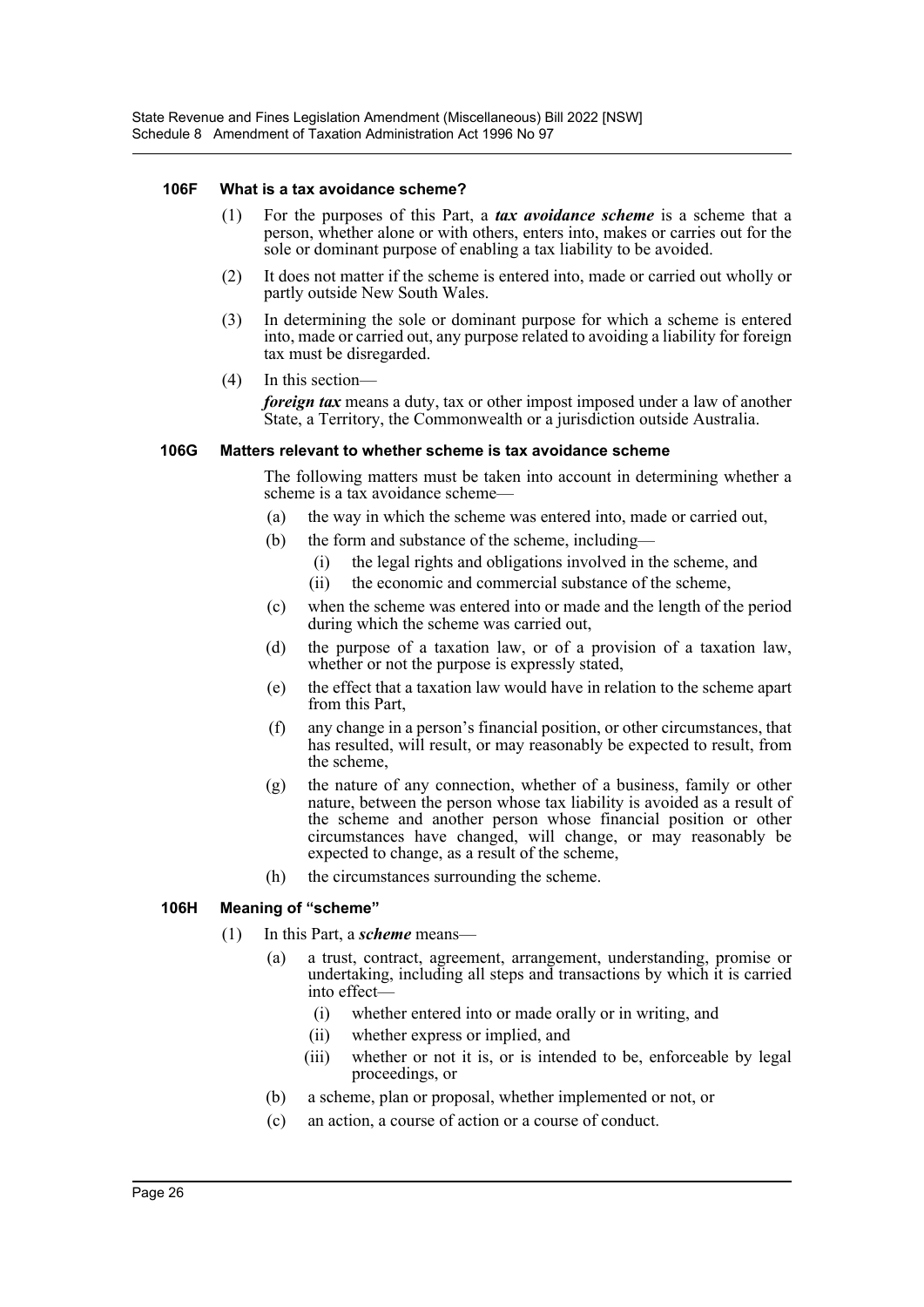- (2) A scheme may be a unilateral scheme.
- (3) This Part applies in relation to a part of a scheme in the same way as it applies to a scheme and a reference in this Part to a scheme includes a reference to a part of a scheme.

#### **106I Meaning of "avoid"**

In this Part—

- (a) a reference to avoiding tax, or payment of tax, includes a reference to postponing payment of tax, and
- (b) a reference to avoiding tax liability includes a reference to reducing or postponing tax liability.

### **Division 2 Payment of avoided tax**

#### **106J Payment of tax avoided as a result of tax avoidance scheme**

- (1) A person is liable to pay the amount of tax avoided by the person as a result of a tax avoidance scheme.
- (2) For the purposes of this Part, the *amount of tax avoided* by a person as a result of a tax avoidance scheme is the amount of tax that, if the tax avoidance scheme had not been entered into, made or carried out—
	- (a) would have been payable by the person, or
	- (b) it is reasonable to expect would have been payable by the person, assuming that a reasonable alternative to entering into or making the scheme had been adopted, being an alternative that would have achieved the same economic or commercial result as the scheme, other than the result of avoiding tax.
- (3) The Chief Commissioner may make an assessment, or reassessment, of tax liability on the basis of the person's liability under this Part to pay an amount of tax avoided by the person.

#### **106K When does a liability to pay avoided tax arise?**

- (1) A liability to pay an amount of tax avoided by a person as a result of a tax avoidance scheme is taken to arise on the date the amount of tax avoided would have been payable if the tax avoidance scheme had not been entered into or made.
- (2) Accordingly, a tax default is taken to have occurred on the date the amount of tax avoided would have been payable if the tax avoidance scheme had not been entered into or made. **Note—** This means that interest and penalty tax may be charged in addition to the amount of tax avoided.
- (3) This section applies only if the Chief Commissioner issues a notice of assessment, or reassessment, of tax liability on the basis that a scheme is a tax avoidance scheme.

### **106L Reasons for decision to be given**

A notice of assessment, or reassessment, of tax liability that is issued by the Chief Commissioner on the basis that a scheme is a tax avoidance scheme must be accompanied by a statement of the Chief Commissioner's reasons for making the assessment or reassessment.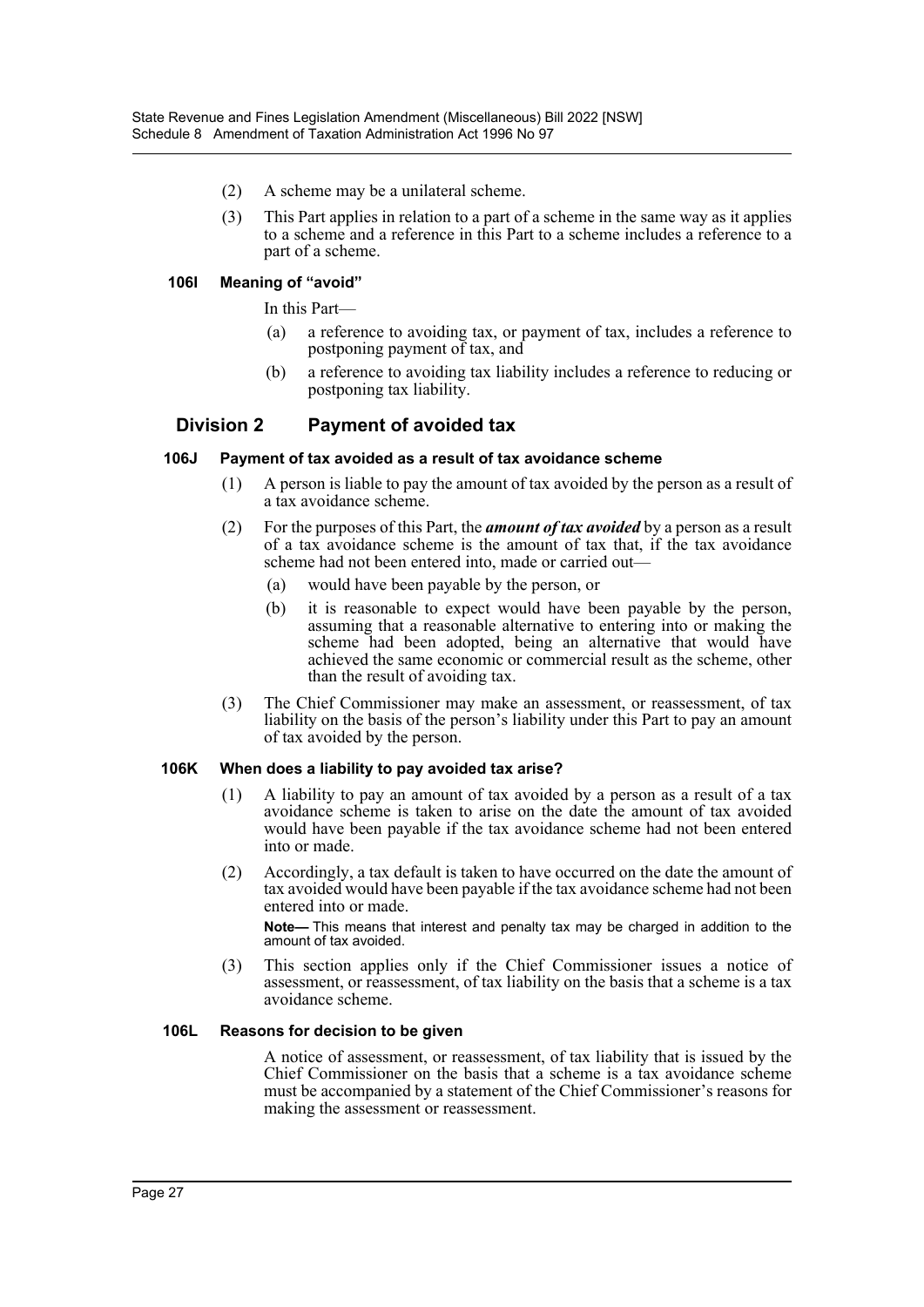### **106M Innocent participants**

- (1) A person is liable under this Part to pay an amount of tax avoided by the person as a result of a tax avoidance scheme whether or not the person entered into, made or carried out the tax avoidance scheme.
- (2) However, a person is not liable to pay an amount of tax avoided by the person as a result of a tax avoidance scheme if the Chief Commissioner is satisfied that the person did not know, and could not reasonably be expected to have known, that the scheme was a tax avoidance scheme.

### **Division 3 Promotion of tax avoidance schemes**

### **106N Promotion of tax avoidance schemes prohibited**

- (1) A person must not engage in conduct that results in a person being a promoter of a tax avoidance scheme.
- (2) A person is a *promoter* of a tax avoidance scheme if the person markets the scheme or otherwise encourages the growth of the scheme or interest in it.
- (3) However, a person is not a *promoter* of a tax avoidance scheme merely because the person—
	- (a) provides advice about the scheme, or
	- (b) distributes information or material about the scheme prepared by another person.

### **106O Civil penalty for promotion of tax avoidance scheme**

- (1) The Supreme Court may, on application by the Chief Commissioner, make an order requiring a person who contravenes section 106N to pay the State a civil penalty not exceeding—
	- (a) 10,090 penalty units for an individual, or
	- (b) 50,450 penalty units for a corporation.
- (2) In deciding what penalty is appropriate for a contravention of section 106N by a person (referred to in subsection (4) as a *promoter*), the Supreme Court may have regard to all matters it considers relevant, including the following—
	- (a) the amount of the consideration received or receivable, directly or indirectly, by the person or associated persons, or both, in relation to the scheme,
	- (b) the deterrent effect the penalty may have,
	- (c) the amount of loss or damage incurred by a person who enters into, makes or carries out the tax avoidance scheme,
	- (d) the nature and extent of the contravention,
	- (e) the circumstances in which the contravention took place, including the deliberateness of the person's conduct and whether there was an honest and reasonable mistake of law,
	- (f) the period over which the conduct extended,
	- (g) whether the person took steps to avoid the contravention,
	- (h) whether the person has previously been found by the Court to have engaged in the same or similar conduct,
	- (i) the degree of the person's cooperation with the Chief Commissioner.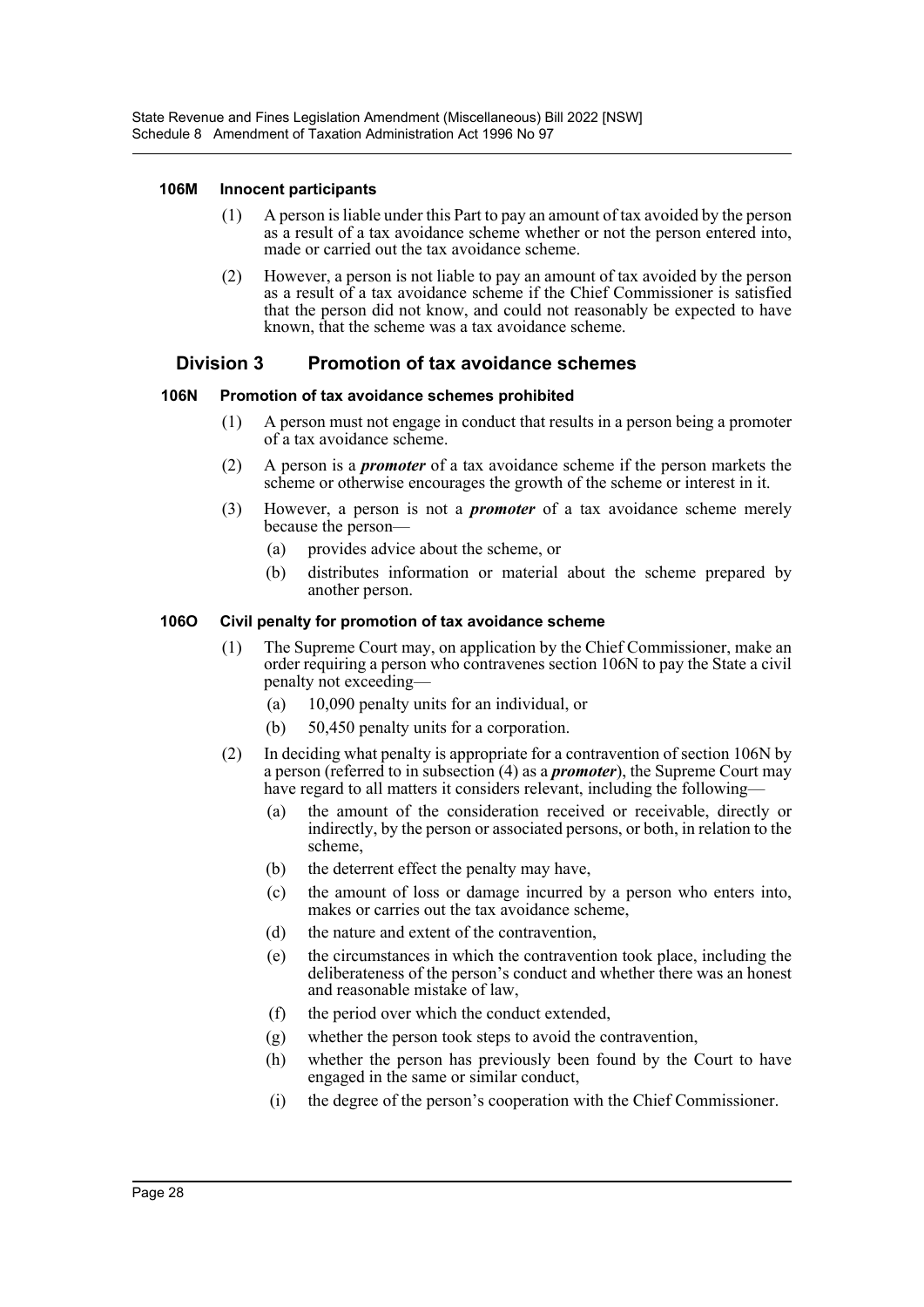- (3) The debt arising from an order to pay a civil penalty is taken to be a judgment debt.
- (4) For the purposes of this section, a person is an *associated person* of a promoter of a tax avoidance scheme if the person is an associated person of the promoter for the purposes of the *Duties Act 1997*. **Note—** See the *Duties Act 1997*, Dictionary, clause 2.

### **106P When civil penalty not available**

- (1) The Supreme Court must not order a person (the *relevant person*) to pay a civil penalty if the person satisfies the Court—
	- (a) that the conduct in relation to which the proceedings were instituted was due to a reasonable mistake of fact, or
	- $(b)$  that—
		- (i) the conduct in relation to which the proceedings were instituted was due to the act or default of another person, to an accident or to some other cause beyond the relevant person's control, and
		- (ii) the relevant person took reasonable precautions and exercised due diligence to avoid the conduct.
- (2) The other person referred to in paragraph (1)(b) does not include someone who was an employee or agent of the relevant person when the alleged conduct occurred.
- (3) The Chief Commissioner must not make an application under section 106O for conduct referred to in section 106N in relation to a person's involvement in a tax avoidance scheme if—
	- (a) the scheme is based on treating a taxation law as applying in a particular way, and
	- (b) that way agrees with—
		- (i) advice given to the person or the person's agent by or on behalf of the Chief Commissioner, or
		- (ii) a statement in a publication approved in writing by the Chief Commissioner.
- (4) The Chief Commissioner must not make an application under section 106O in relation to a person's involvement in a tax avoidance scheme more than 6 years after the person last engaged in conduct that resulted in the person or another person being a promoter of the scheme.

### **106Q Injunctions**

The Supreme Court may, on application by the Chief Commissioner in relation to a person who has engaged, is engaging or is proposing to engage in conduct referred to in section 106N, grant an injunction-

- (a) restraining the person from engaging in the conduct, and
- (b) if, in the Court's opinion, it is desirable to do so—requiring the person to do something.

### **106R Voluntary undertakings**

(1) The Chief Commissioner may accept a written undertaking given by a person for the purposes of this section in connection with furthering the object of this Part.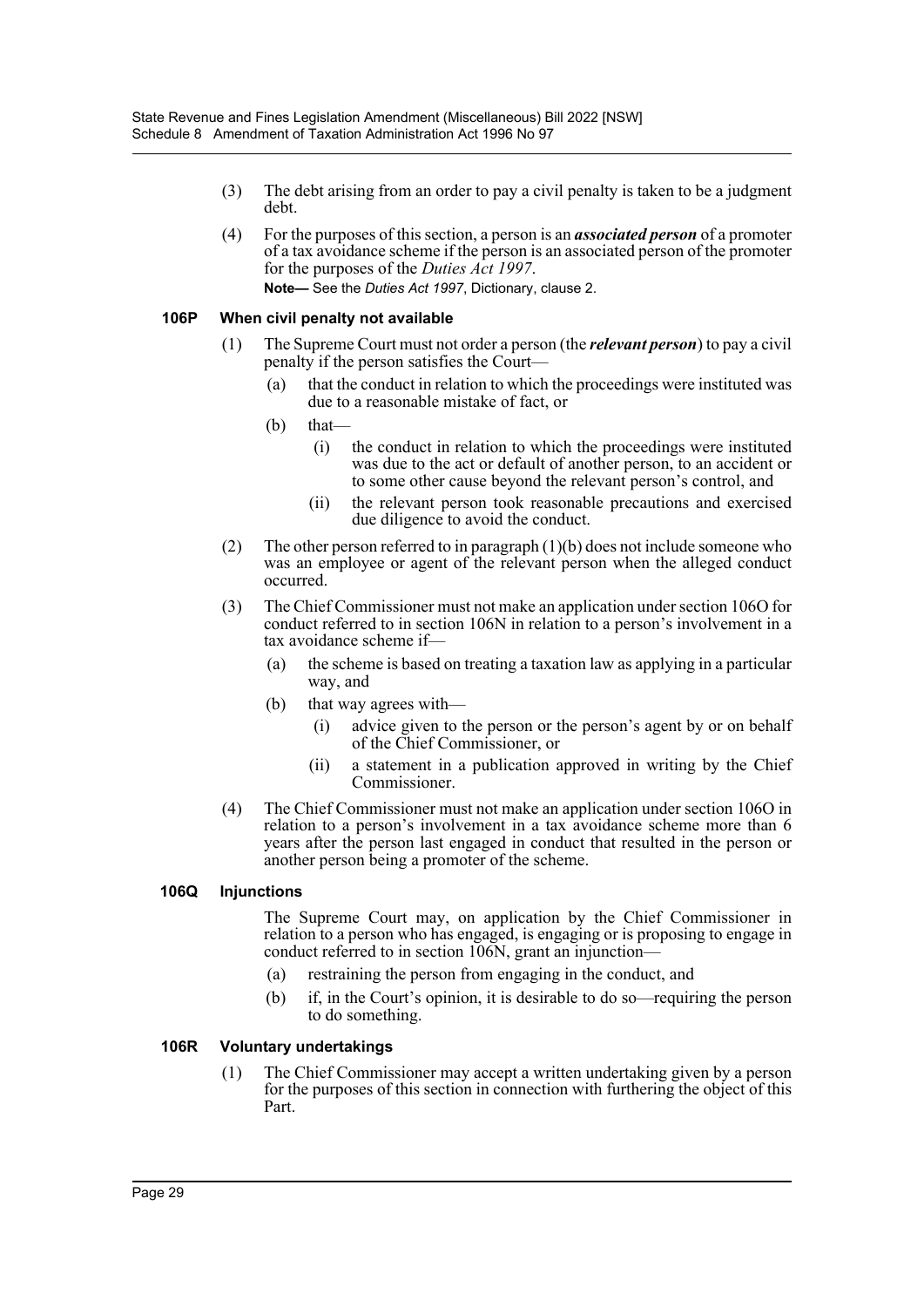- (2) The person may withdraw or vary the undertaking at any time, but only with the consent of the Chief Commissioner.
- (3) If the Chief Commissioner considers that the person who gave the undertaking has breached any of its terms, the Chief Commissioner may apply to the Supreme Court for an order under subsection (4).
- (4) If the Court is satisfied that the person has breached a term of the undertaking, the Court may make one or both of the following orders—
	- (a) an order directing the person to comply with the term of the undertaking,
	- (b) another order that the Court considers appropriate.
- (5) The Chief Commissioner may publish a written undertaking given by a person for the purposes of this section in a way the Chief Commissioner thinks fit.

### **[7] Section 116 Service of documents by Chief Commissioner**

Omit "or given to" wherever occurring in section 116(1).

### **[8] Section 116(1)(d1)**

Omit the paragraph. Insert instead—

(d1) in an approved electronic manner, or

### **[9] Section 116(4)–(7)**

Insert after section 116(3)—

- (4) For the purposes of this section, an *approved electronic manner* of serving a document on a person means-
	- (a) sending the document to a telephone number or email address provided by the person for the purposes of the service of the document, or
	- (b) providing the person access to the document via an online notification system if the person consents to the use of the system, or
	- (c) another electronic manner prescribed by the regulations.
- (5) A person may, orally or in writing, provide an email address or telephone number, or consent to the use of an online notification system, for the purpose of being served—
	- (a) a particular document, or
	- (b) a particular kind of document, or
	- (c) documents for a particular period, or
	- (d) all documents.
- (6) This section does not authorise a document to be served on a person orally.
- (7) In this section—

*online notification system* means an online system approved by the Chief Commissioner for the purpose of enabling a person to securely access a document by means of a website, mobile telephone or mobile device or by other electronic means.

*serve* includes give or send.

### **[10] Section 128**

Omit the section. Insert instead—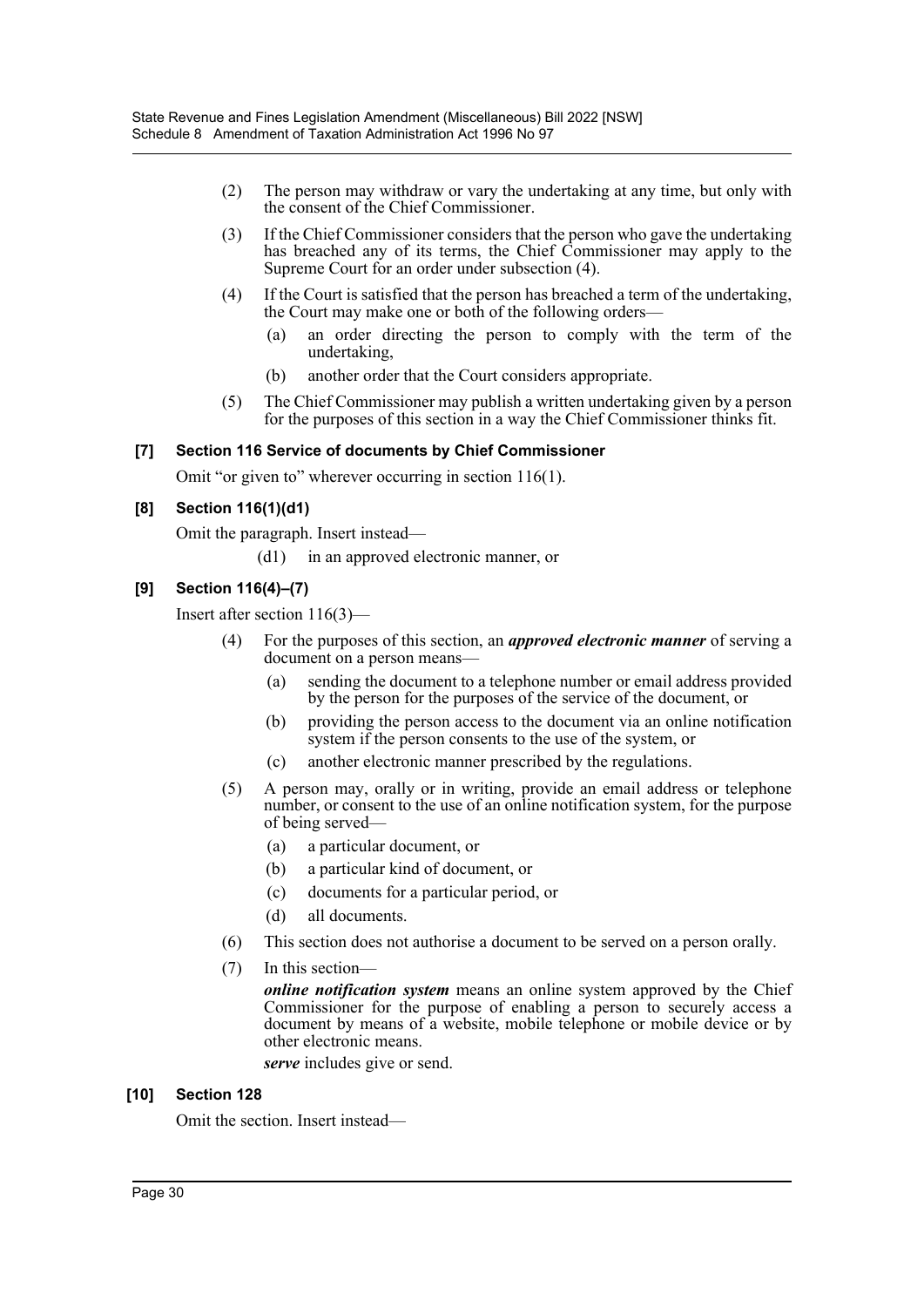#### **128 Review of amendments by State Revenue and Fines Legislation Amendment (Miscellaneous) Act 2022**

- (1) The Minister must review the amendments made to this Act by the *State Revenue and Fines Legislation Amendment (Miscellaneous) Act 2022* to determine—
	- (a) whether the policy objectives of the amendments remain valid, and
	- (b) whether the terms of the amendments remain appropriate for securing the policy objectives.
- (2) The review must be undertaken as soon as possible after the period of 2 years from the date of assent to the *State Revenue and Fines Legislation Amendment (Miscellaneous) Act 2022*.
- (3) The Minister must table a report on the outcome of the review in each House of Parliament within 12 months after the end of the period of 2 years.

### **[11] Schedule 1 Savings, transitional and other provisions**

Insert at the end of the Schedule, with appropriate Part and clause numbering—

### **Part Provisions arising from enactment of State Revenue and Fines Legislation Amendment (Miscellaneous) Act 2022**

### **Part 10A—tax avoidance schemes**

- (1) Part 10A, as inserted by the *State Revenue and Fines Legislation Amendment (Miscellaneous) Act 2022*, applies to a scheme that is—
	- (a) entered into or made on or after the commencement of the Part, or
	- (b) carried out on or after the commencement of the Part, regardless of when it was first entered into or made.
- (2) However, Part 10A does not apply to tax avoided by a person as a result of a tax avoidance scheme if, apart from the scheme, the tax liability would have arisen before the commencement of the Part.
- (3) A provision of Part 10A that corresponds, or substantially corresponds, to a provision of the duty avoidance provisions extends to a scheme to which the duty avoidance provisions applied immediately before their repeal.
- (4) In this clause—

*duty avoidance provisions* means the *Duties Act 1997*, Chapter 11A. *scheme* includes part of a scheme.

*tax* does not include duty under the *Duties Act 1997*.

*tax liability* does not include liability for duty under the *Duties Act 1997*.